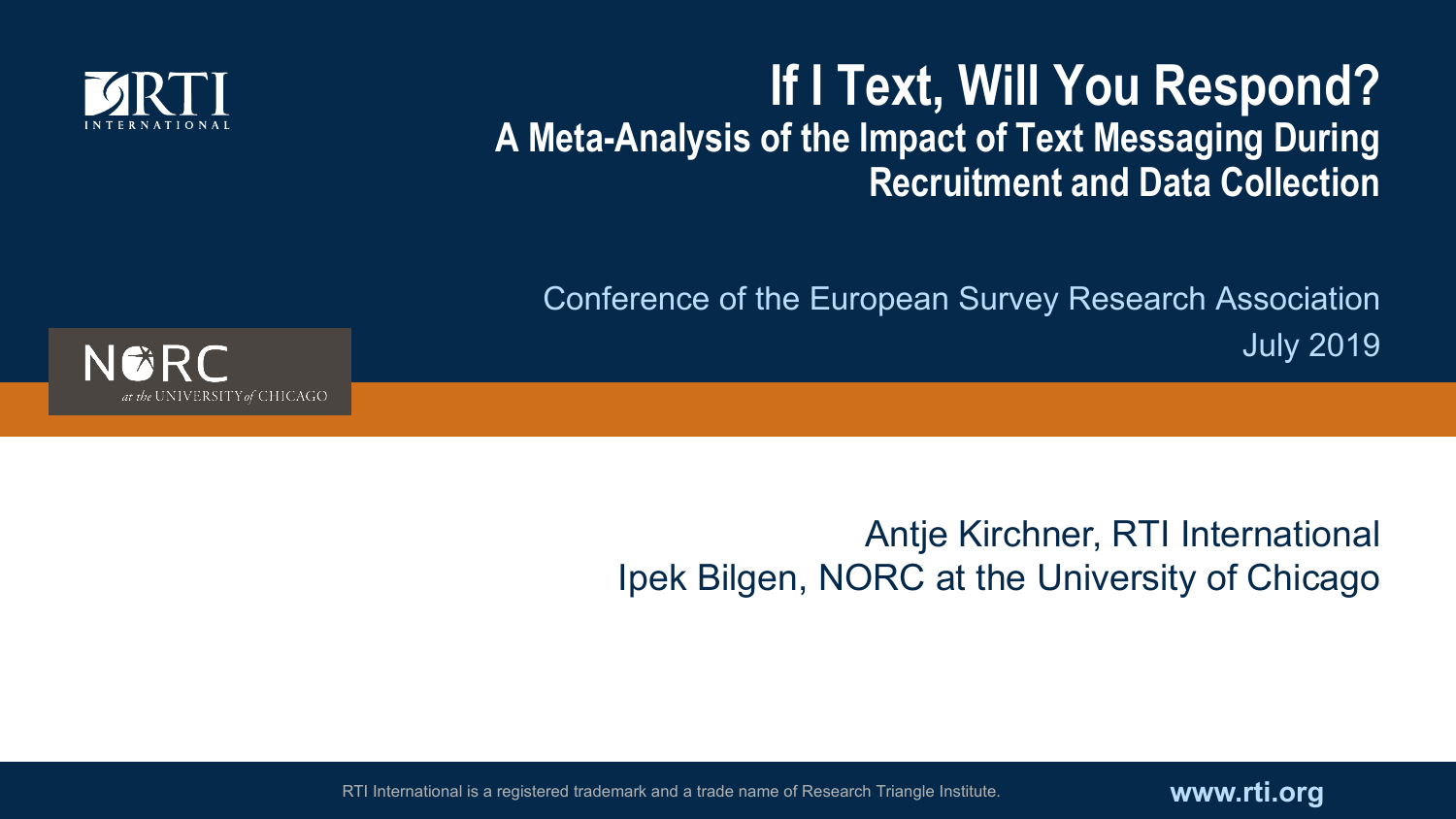## Acknowledgements

• We thank Erin Fordyce, NORC at the University of Chicago, for her assistance reaching out to authors and coding.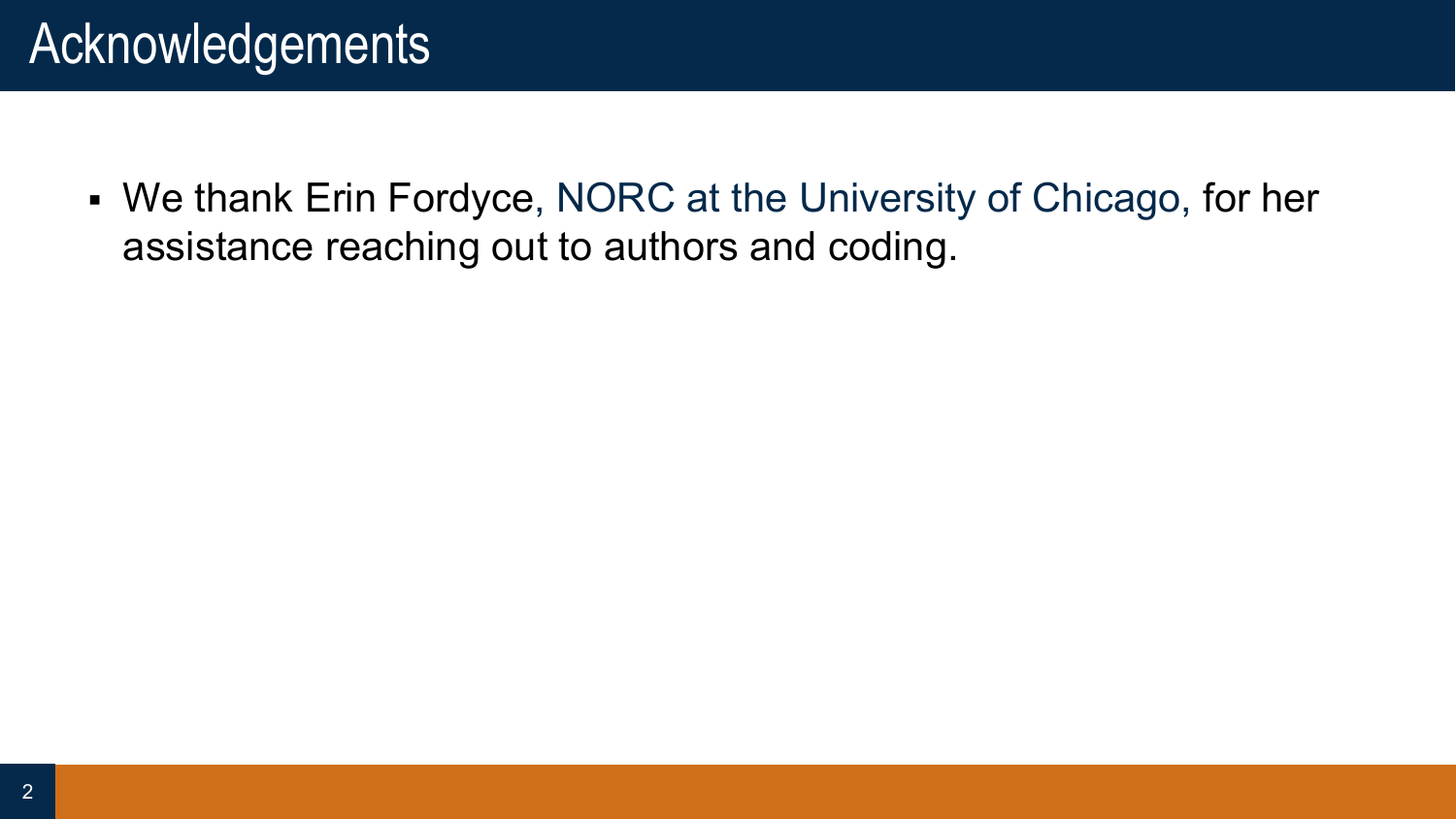# The Challenge and Solution

- The challenge: Growing nonresponse (globally) and measurement error
- § Suggested solution: (Emerging) alternative modes
	- Use of SMS/Text message for
		- § Recruitment
		- Data collection
- When was the first text message sent (ever)?
- § The first published study?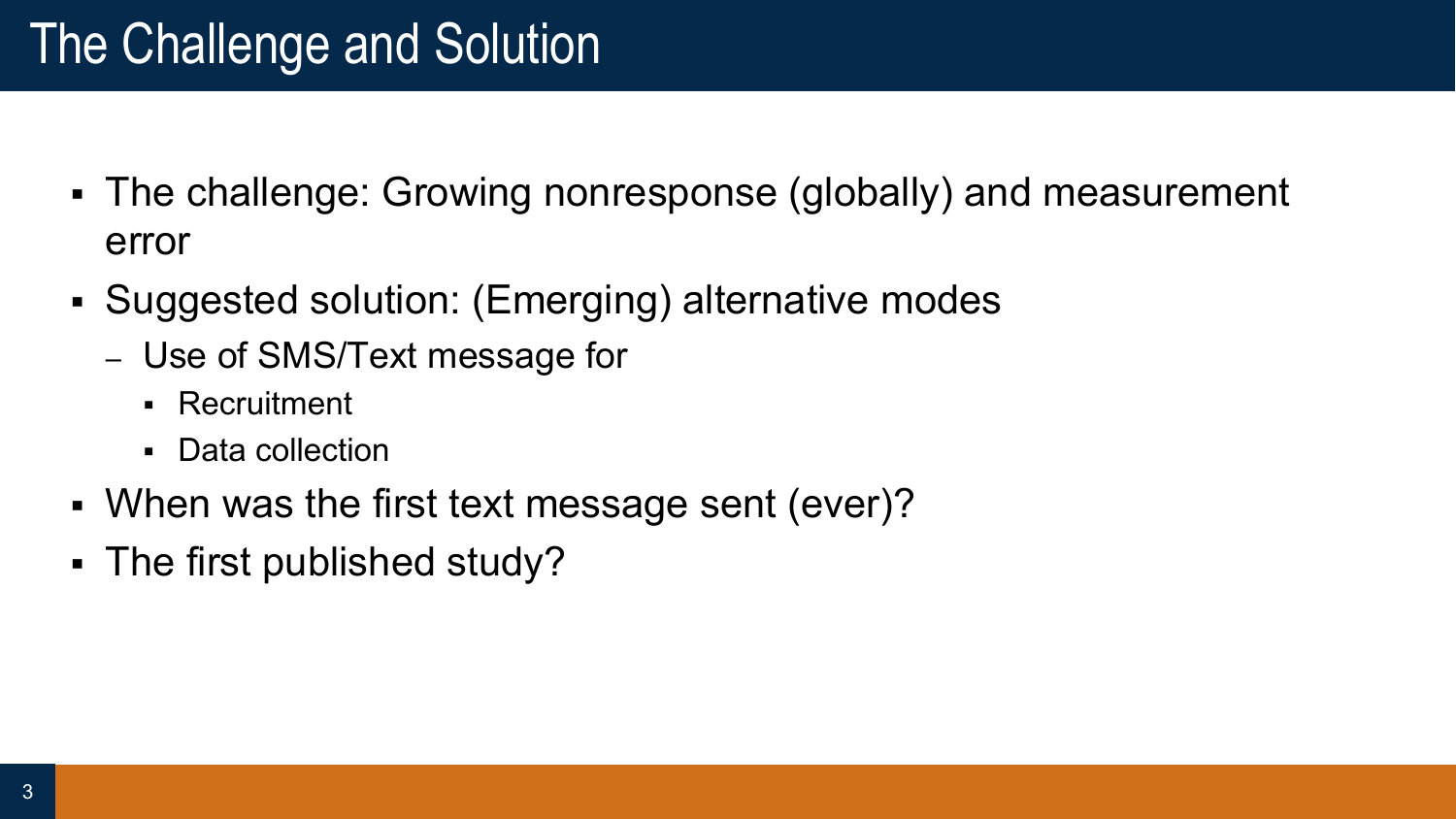## Cell/Mobile Phone Penetration (Global)

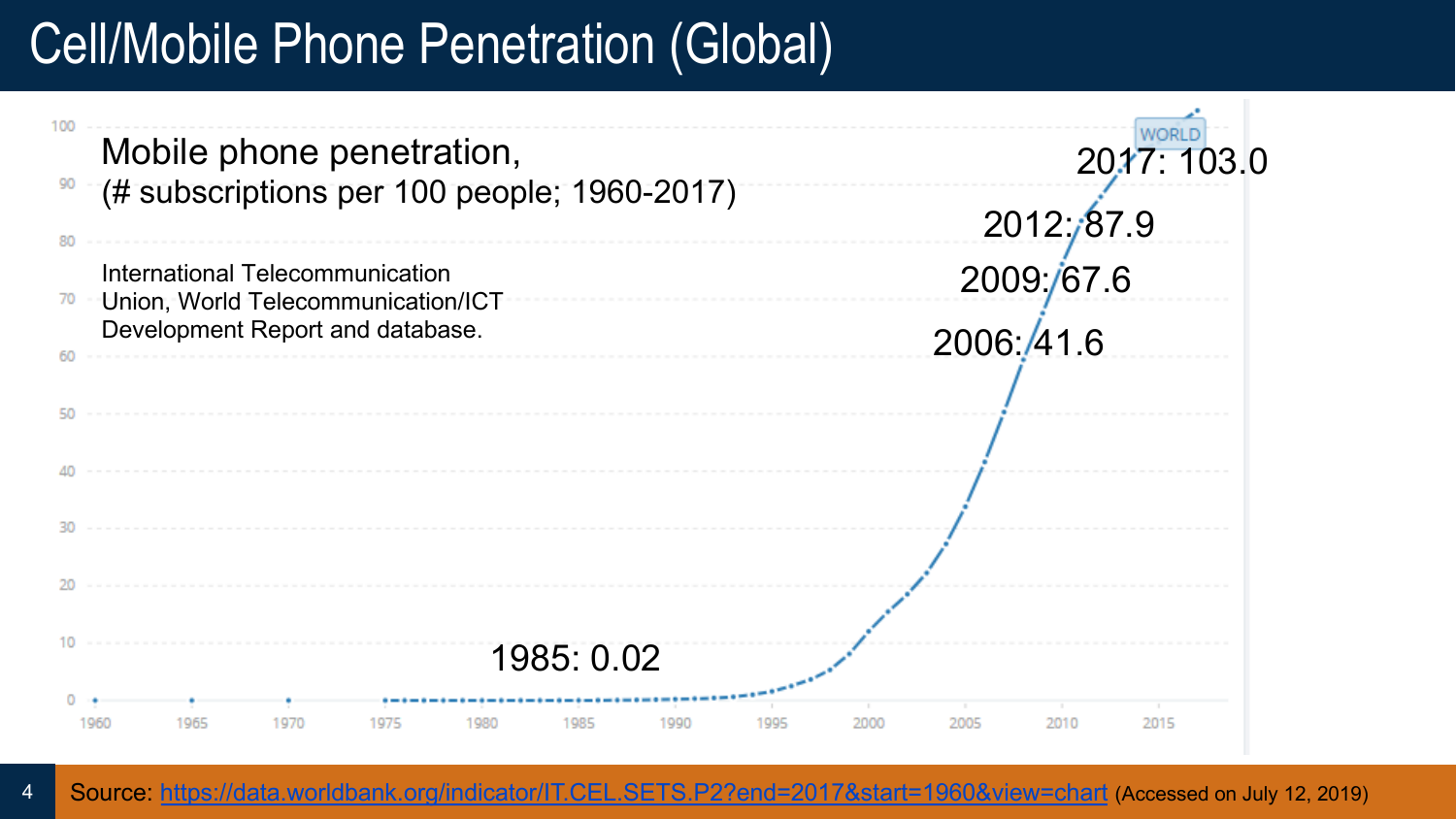#### Mobile phone penetration, 2007 & 2017 (# subscriptions per 1,000 inhabitants)<sup>+</sup>



 $-2017$ 

- + 2016 instead of 2017.
	- (2) 2007: estimate.
	- (3) Break in series.

(\*) 2008 instead of 2007. This designation is without prejudice to positions on status, and is in line with UNSCR 1244/1999 and the ICJ Opinion on the Kosovo declaration of independence.

Source: Eurostat (online data codes: isoc tc ac1, isoc tc mcsupe and demo pjan) and European Commission, Digital Economy and Society

5 Source: https://ec.europa.eu/eurostat/statistics-explained/index.php?title=Enlargement\_countries\_-

\_information\_and\_communication\_technology\_statistics#Mobile\_phone\_subscriptions (Accessed on July 1, 2019)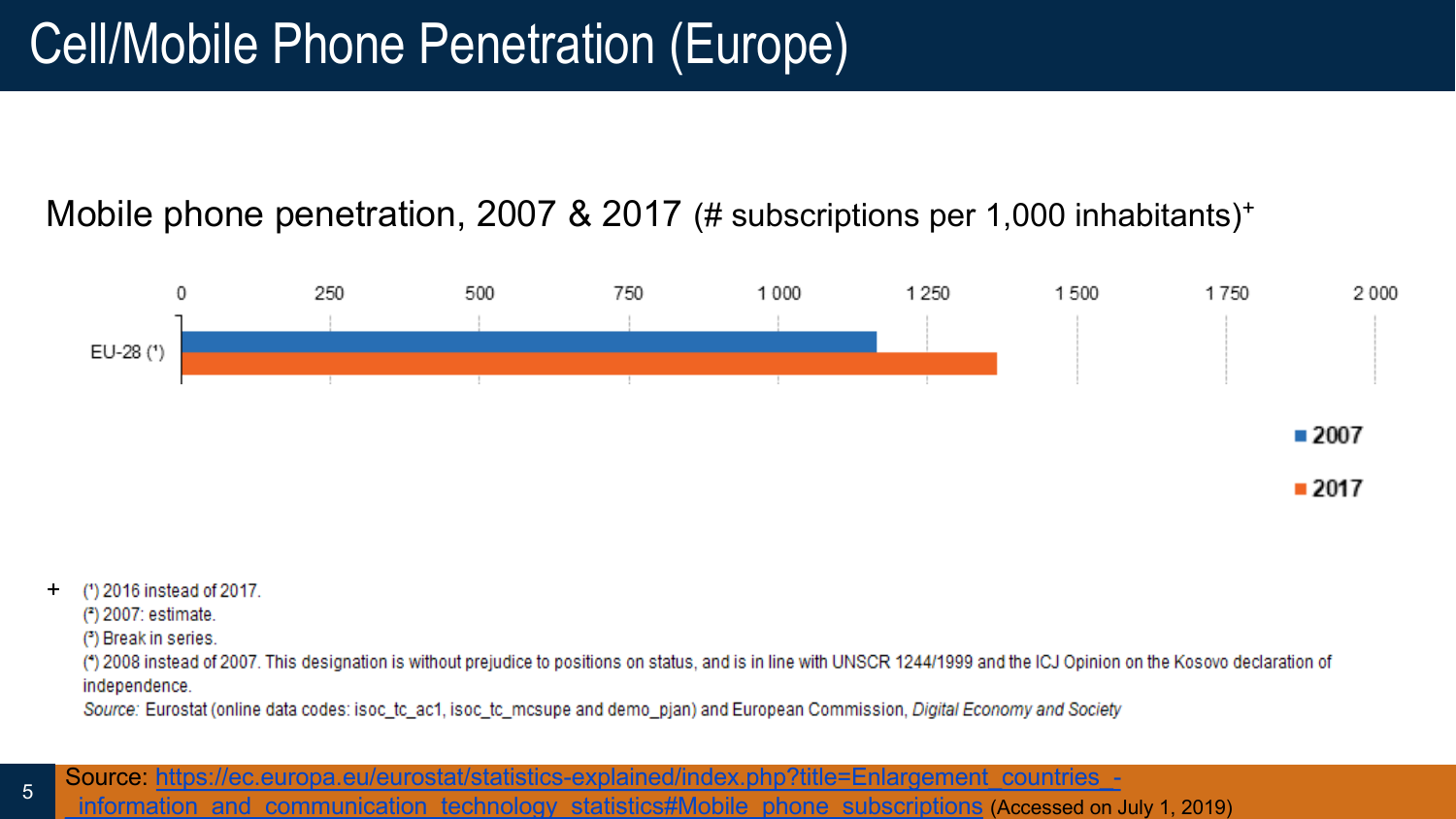### Cell/Mobile Phone Penetration (U.S.)

% of adults who own a cellphone and a smartphone



6 **Source:** Pew Research Center Mobile Fact Sheet https://www.pewinternet.org/fact-sheet/mobile/ (Accessed on July 12, 2019)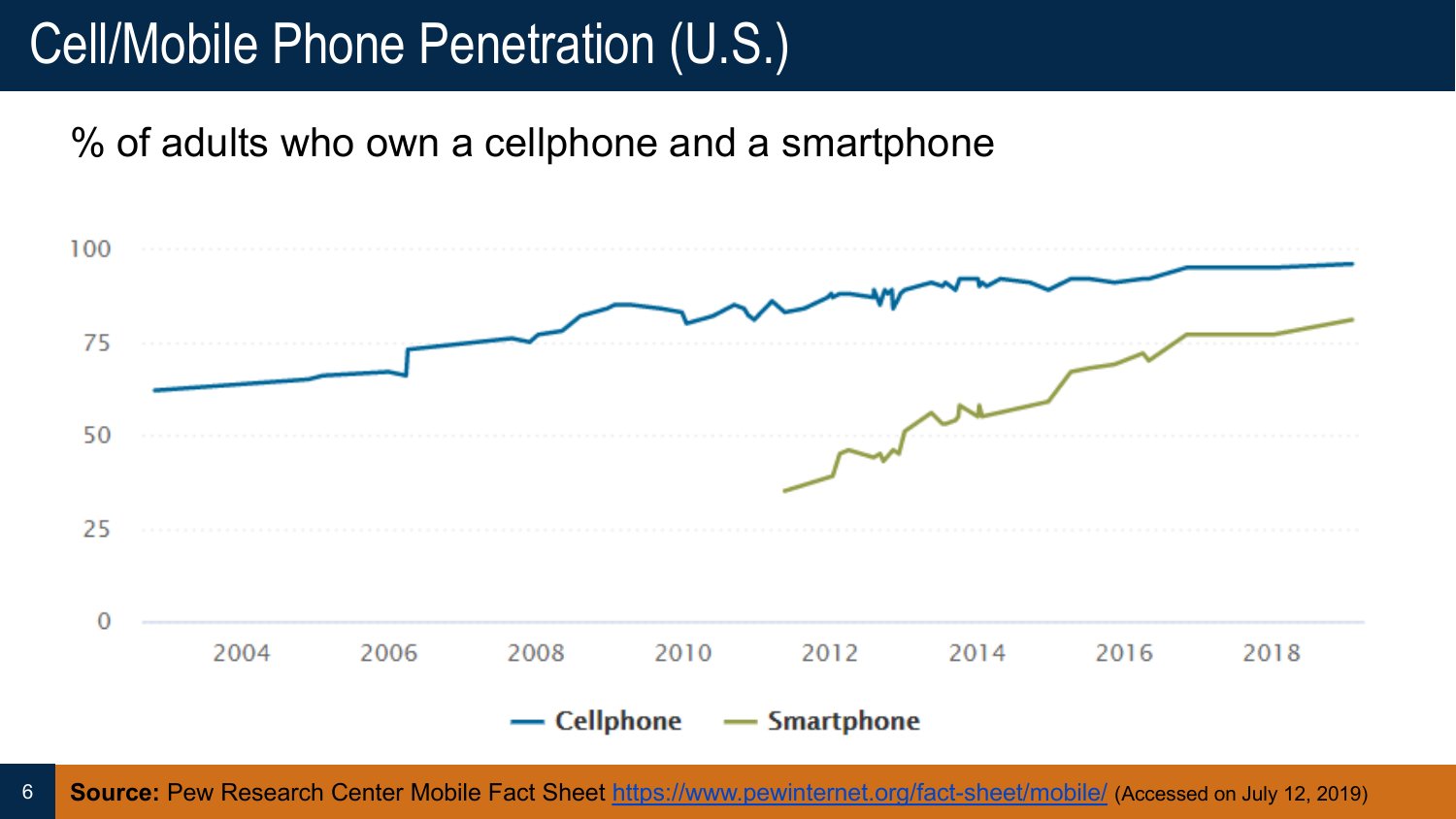# Use of SMS in Social Science Studies

• Number of published studies (Web of Science (SSCI); n=996; key words: text messag\*; SMS; short message service)



- Bauer et al. (2003). Use of Text Messaging in the Aftercare of Patients with Bulimia Nervosa
- Jessen et al. (2003). Forensic Study of a Case Involving SMS Text-to-speech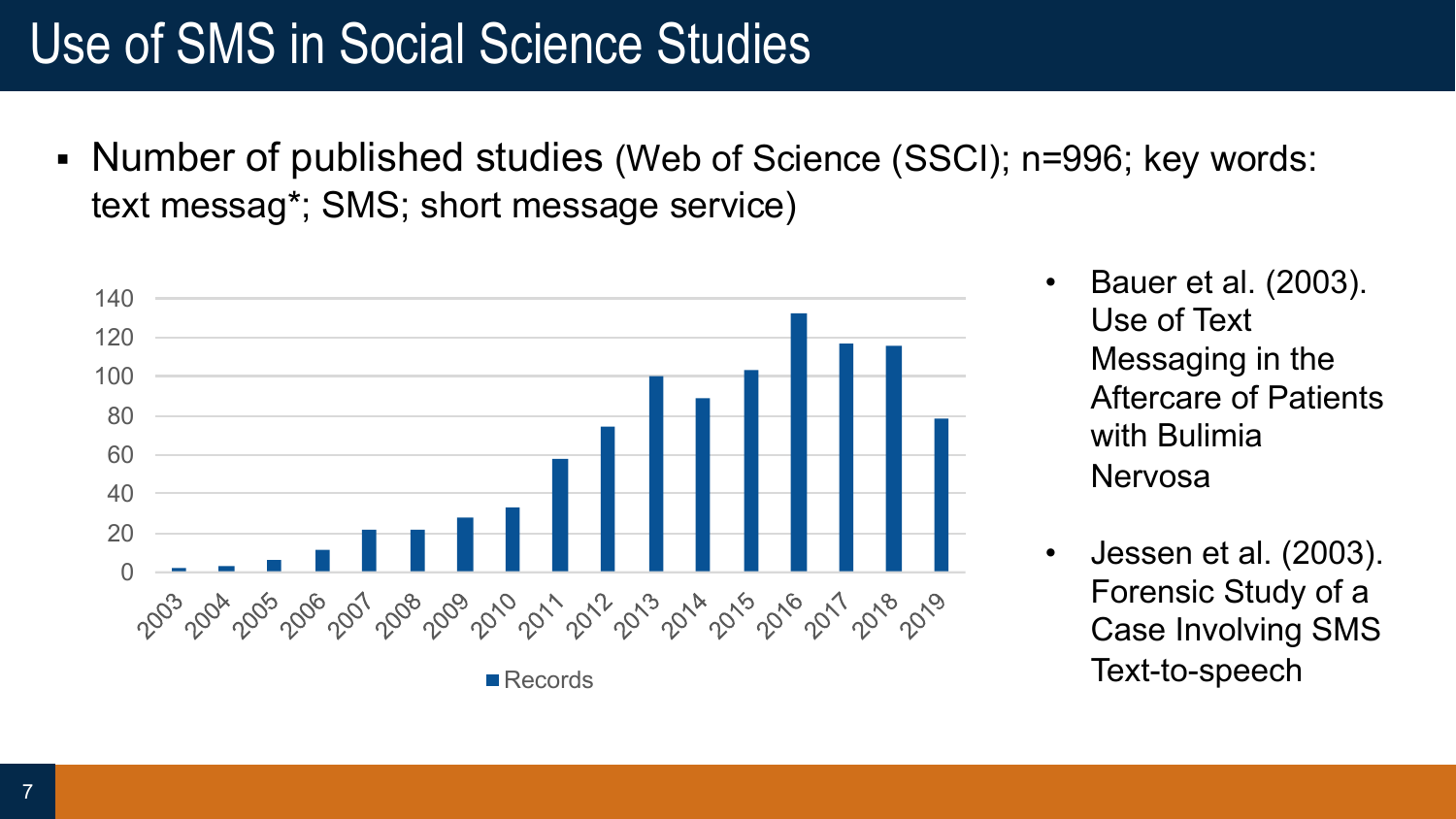#### **Recruitment**

- 1. What is the impact of (adding) text message as a recruitment mode on response rates [and nonresponse error]?
- 2. How is this relationship moderated by other survey conditions (e.g., placement of text message, sequence, incentives)?

#### Data Collection

- 3. What is the impact of (adding) text message as a data collection mode on response rates, [ nonresponse error, ] and measurement error?
- 4. Which other survey conditions affect data quality obtained via SMS (e.g., type of completion: single sitting vs. modular; optimal length)?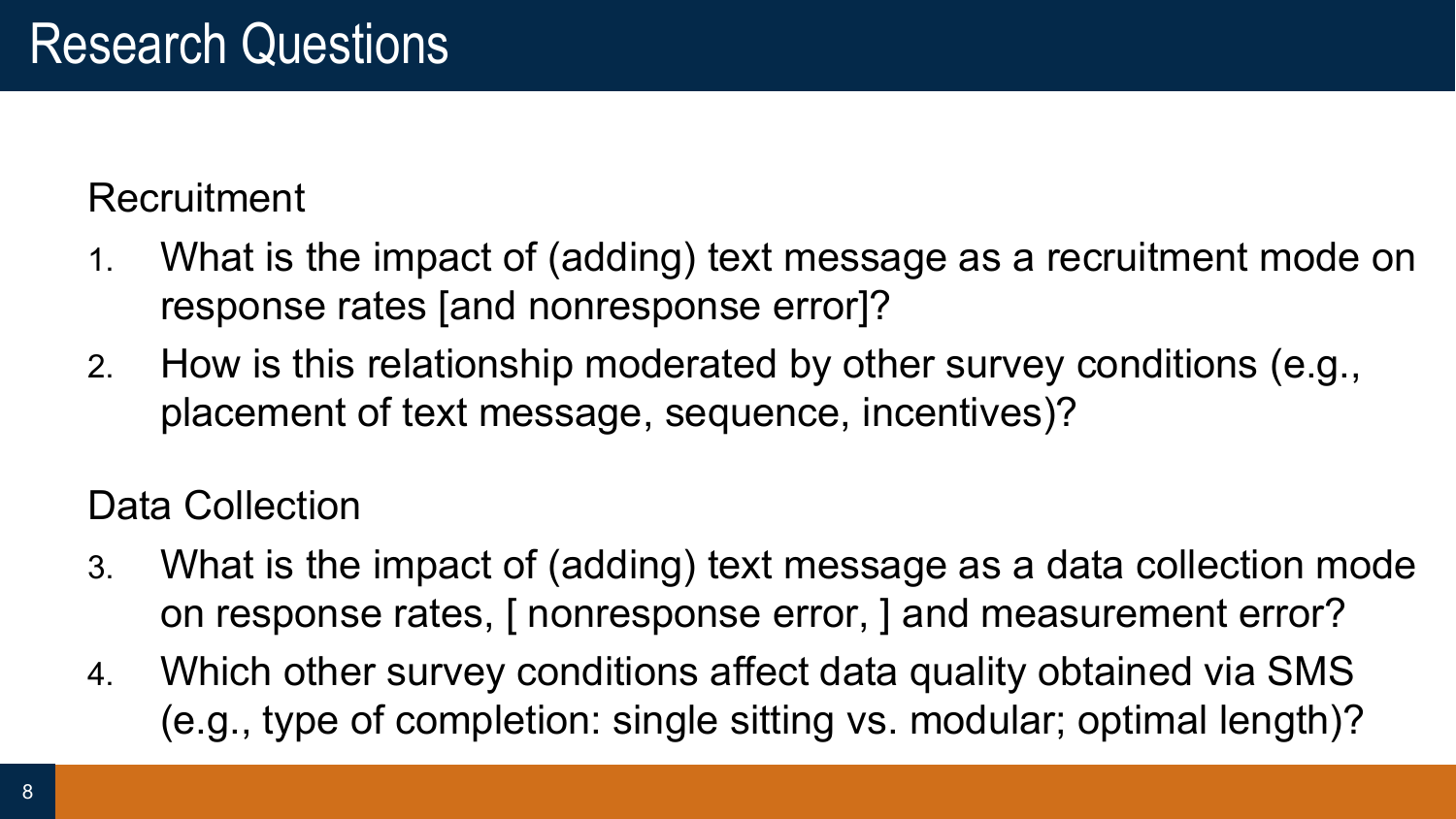Include most recent advancements searching

- § Conferences (ESRA, AAPOR; 2013-2018)
- § Journals based on ESRA & AAPOR presentations
- § Search terms
	- SMS, short message service, text, text messag\*
- $\rightarrow$  Start: n=82 potential contributions
	- -> deduplication
	- -> relevance (SMS; NOT: EMS, MMS, IM, emergency alerts)
	- -> availability  $\rightarrow$  n=41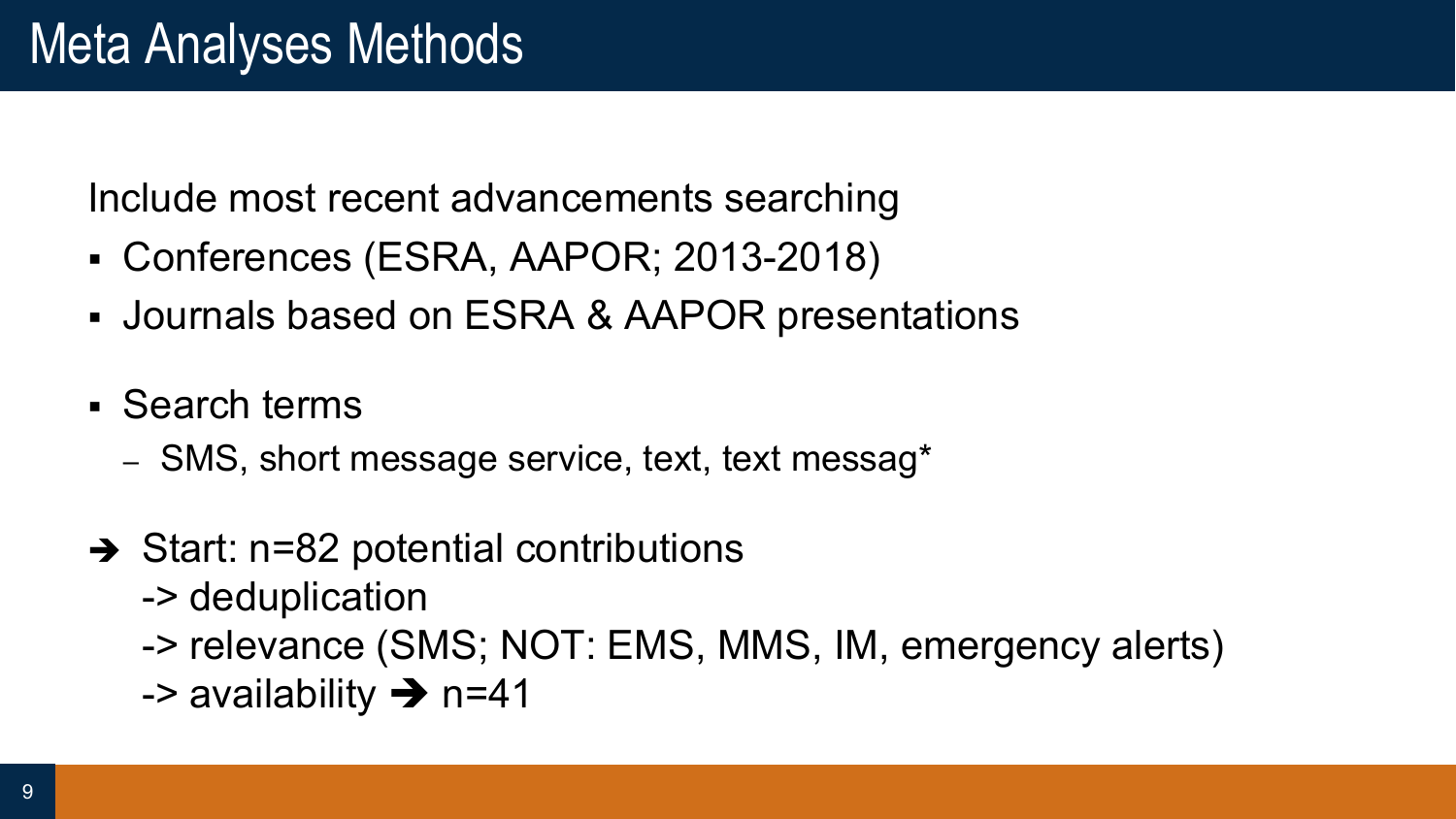### Meta Analyses Methods

- Coding work in progress for available studies (and to be expanded)
	- Recruitment/data collection, experiment type, outcomes, region, etc.

| <b>Citation</b><br>(e.g. Bilgen, 2019)<br>$\blacktriangledown$ | <b>Eligible for analyses</b><br>(ESRA)?<br>$0:$ No<br>1: Yes<br>$\sqrt{r}$ | Following criteria met?<br>0: No; 1: Yes<br>At least one of the<br>survey recruitment<br>and/or data collection<br>modes is SMS.<br>$\mathbf{v}$ | <b>Following criteria</b><br>met? 0: No; 1: Yes<br>A split sample<br>experimental design<br>that assians<br>intervention (i.e.<br>same survey<br>conditions, otherwisel.<br>$\blacktriangledown$ | <b>Following criteria</b><br>met? 0: No; 1: Yes<br>Data on RRs or yield<br>rates from SMS and<br>the other mode(s) are<br>available<br>$\overline{\mathbf{v}}$ | <b>Data Collection or</b><br><b>Recruitment or both?</b><br>$\blacktriangledown$ | Europe, US, Other ak<br>$\overline{\mathbf{v}}$ | <b>Experiment was in:</b><br>$\bullet$<br>prenotification = 0,<br>Invitation = 1, reminder<br>$-2$<br>$\overline{\mathbf{v}}$ | <b>Recruitment</b><br>experiment focus was<br>of type:<br>$0 = no mode$<br>comparison (e.g.,<br>incentive amount,<br>message wording); 1 =<br>mode comparisons<br>(parallelel or $\  \nabla$ | <b>Data collection</b><br>experiment was of type:<br>$0 =$ modular vs. single<br>$1 = length$<br>$2 = response$ options<br>$3 = DC mode$<br>$\overline{\mathbf{v}}$ |  |
|----------------------------------------------------------------|----------------------------------------------------------------------------|--------------------------------------------------------------------------------------------------------------------------------------------------|--------------------------------------------------------------------------------------------------------------------------------------------------------------------------------------------------|----------------------------------------------------------------------------------------------------------------------------------------------------------------|----------------------------------------------------------------------------------|-------------------------------------------------|-------------------------------------------------------------------------------------------------------------------------------|----------------------------------------------------------------------------------------------------------------------------------------------------------------------------------------------|---------------------------------------------------------------------------------------------------------------------------------------------------------------------|--|
| Haas, Keusch, Kreuter,<br>2018                                 | $\mathbf 1$                                                                | $\,$ 1                                                                                                                                           | $\,$ 1 $\,$                                                                                                                                                                                      | $\mathbf 1$                                                                                                                                                    | <b>Data Collection</b>                                                           | $\mathbf 2$                                     |                                                                                                                               |                                                                                                                                                                                              | $\mathbf 0$                                                                                                                                                         |  |
| Mavletova and<br>Couper, 2014<br>(invitation experiment)       | $\mathbf{1}$                                                               | $\mathbf{1}$                                                                                                                                     | $\mathbf{1}$                                                                                                                                                                                     | $\mathbf{1}$                                                                                                                                                   | Recruitment                                                                      | $\overline{2}$                                  | $\mathbf{1}$                                                                                                                  | $\mathbf{1}$                                                                                                                                                                                 |                                                                                                                                                                     |  |
| Sala, Respi, and<br>Decataldo, 2015                            | $\mathbf{1}$                                                               | $\mathbf{1}$                                                                                                                                     | $\mathbf{1}$                                                                                                                                                                                     | $\overline{1}$                                                                                                                                                 | Recruitment<br>(reminders)                                                       | $\circ$                                         | $\overline{2}$                                                                                                                | $\mathbf{1}$                                                                                                                                                                                 |                                                                                                                                                                     |  |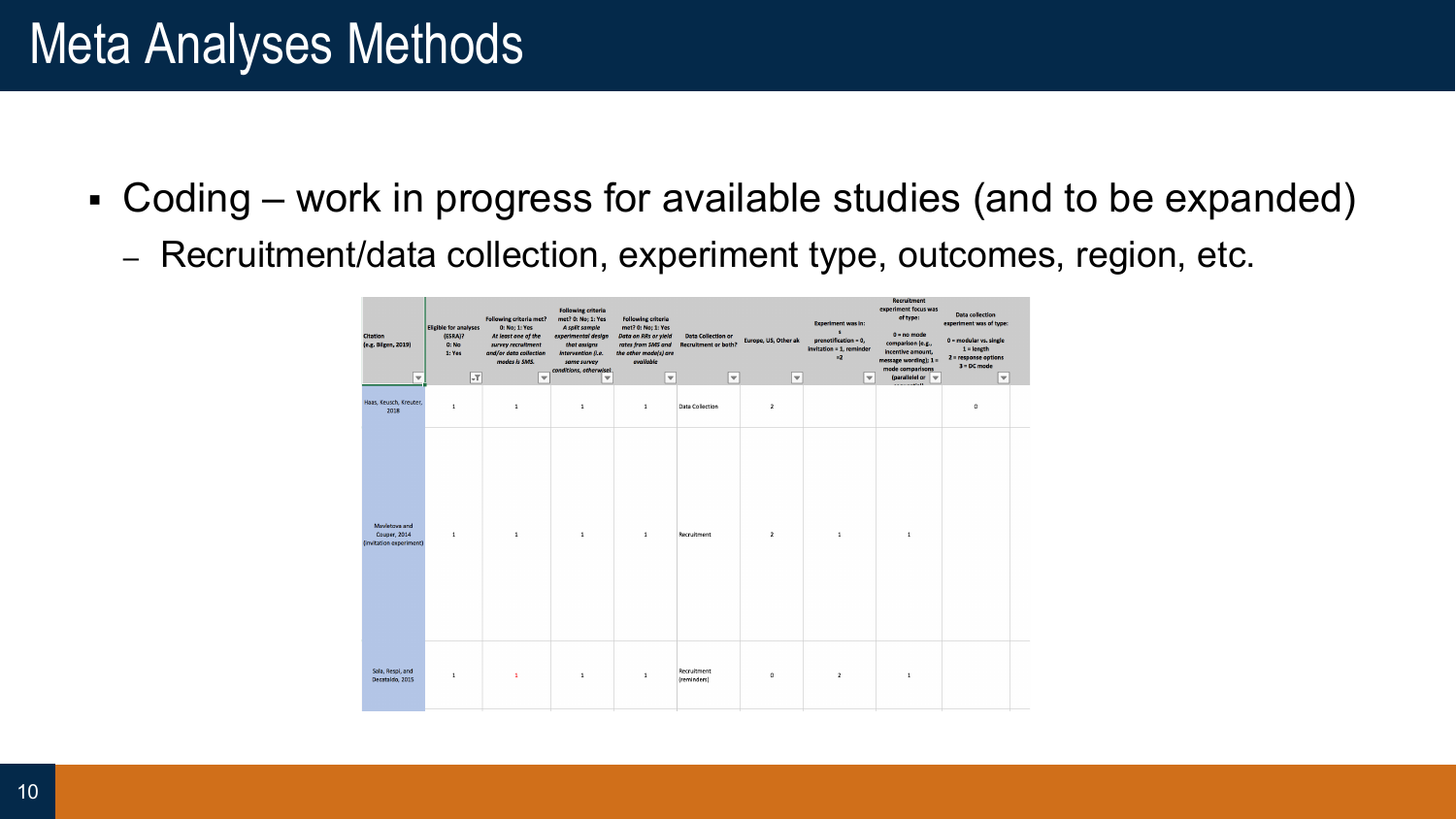## Meta Analyses Methods

| <b>Eligibility Criteria</b>                                                                              | # of studies | # of experiments |
|----------------------------------------------------------------------------------------------------------|--------------|------------------|
| At least one of the survey recruitment and/or data<br>collection modes is SMS                            | 41           | 55               |
| A split sample experimental design that assigns<br>intervention (i.e. same survey conditions, otherwise) | 20           | 34               |
| Data on RRs or other outcomes from SMS and the<br>other mode(s) are available                            | 18           | 32               |

- § Recruitment: 25 experiments\*
- § Data collection: 9 experiments\*
	- \* note: 2 experiments analyzed in both conditions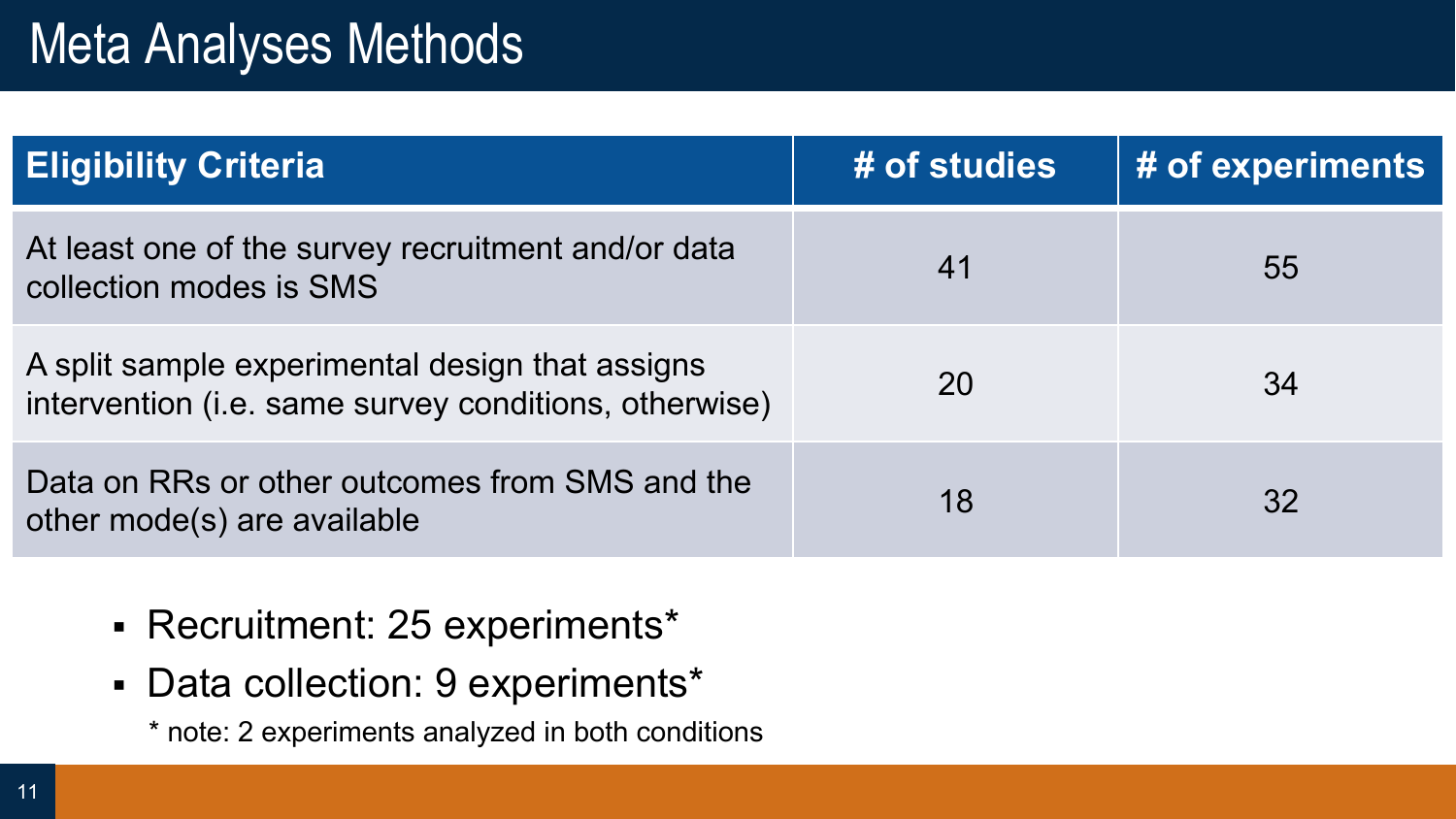Recruitment – Results

- 1. What is the impact of (adding) text message as a recruitment mode on response rates [and nonresponse error]?
- 2. How is this relationship moderated by other survey conditions (e.g., placement of text message, sequence, incentives)?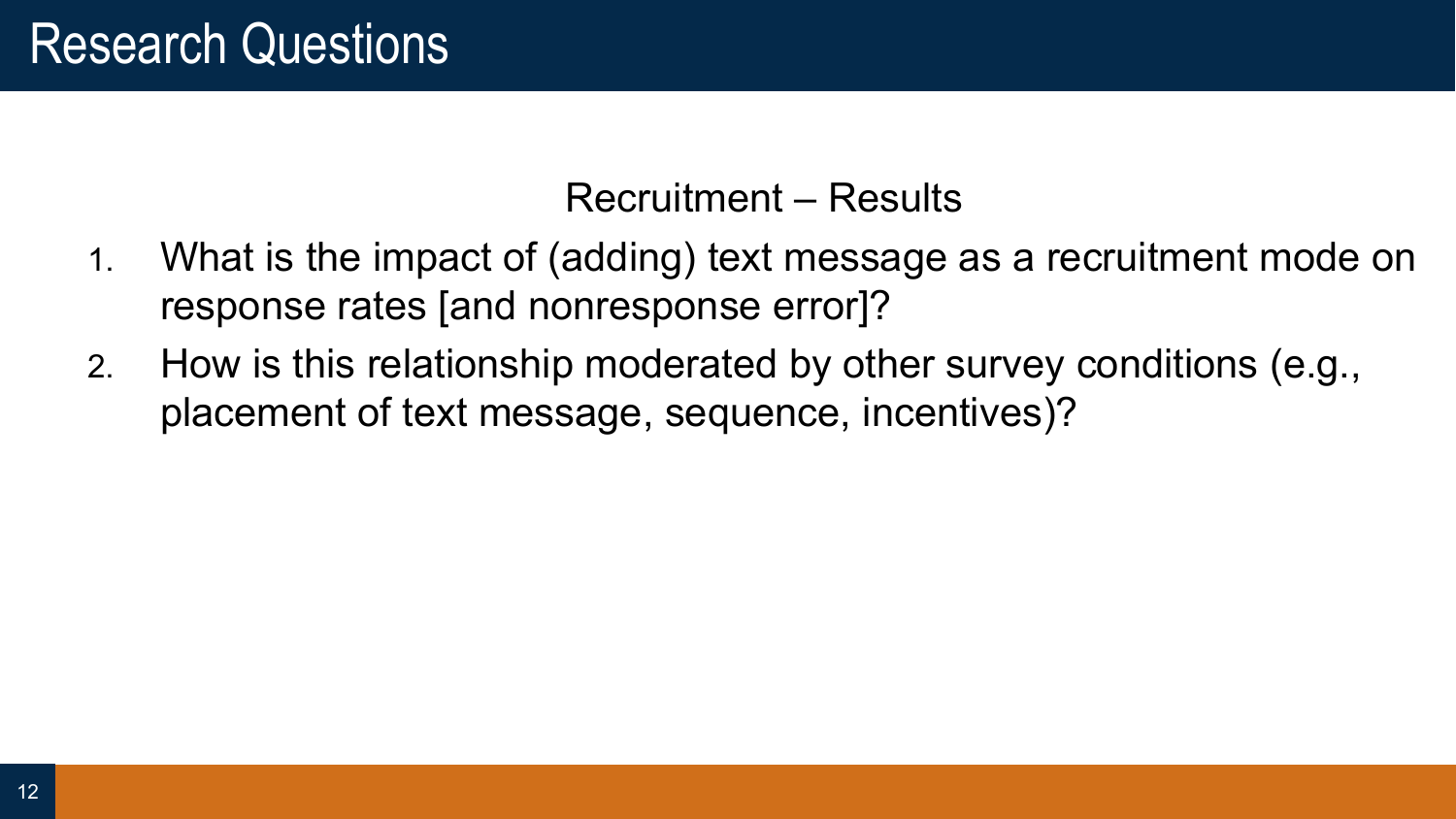- § Experiment type
	- Mode comparison vs. not (e.g., incentive exp.)

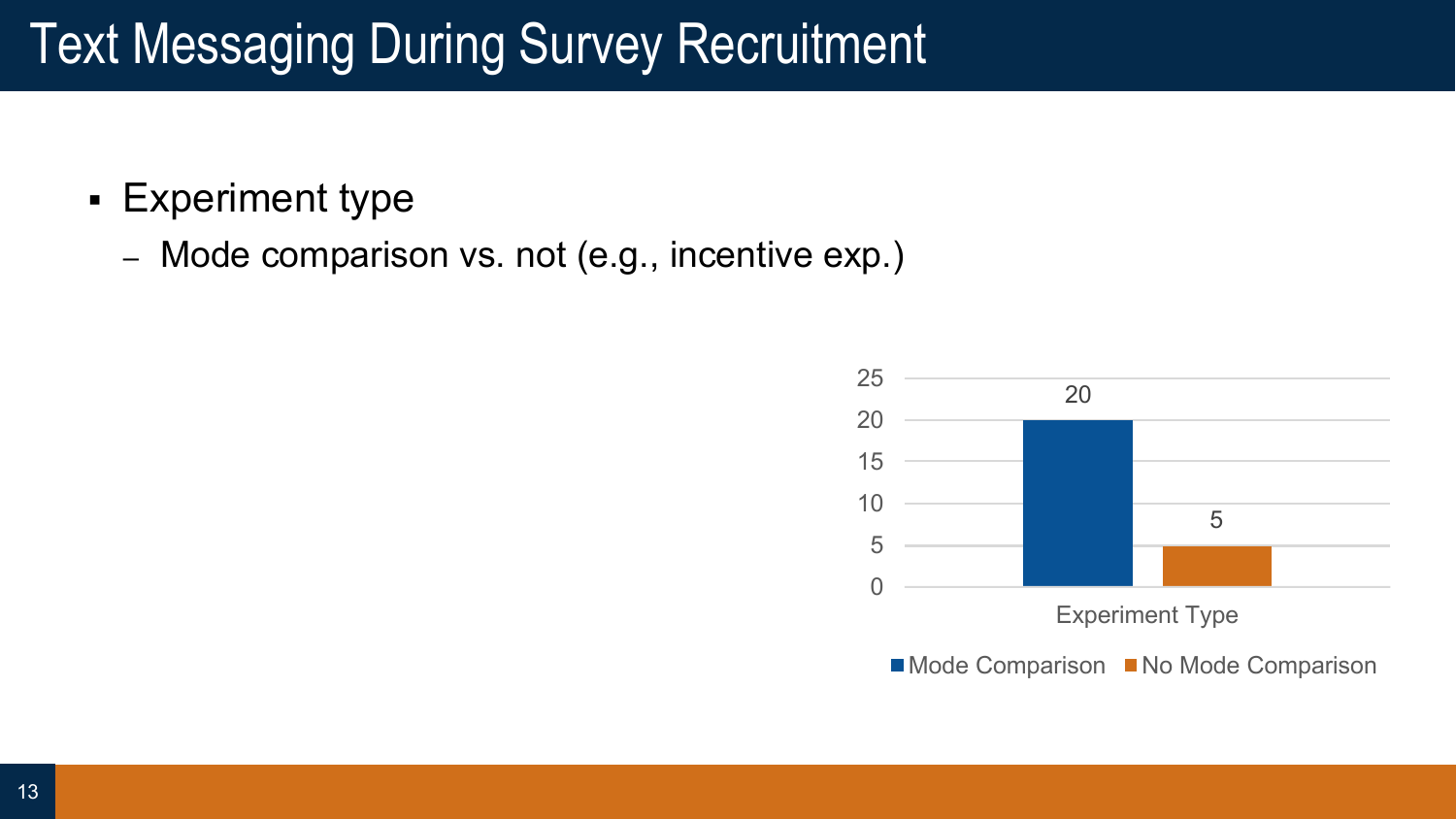- § Experiment type
	- Mode comparison vs. not (e.g., incentive exp.)
- § Recruitment type
	- Prenotification, invitation, reminder

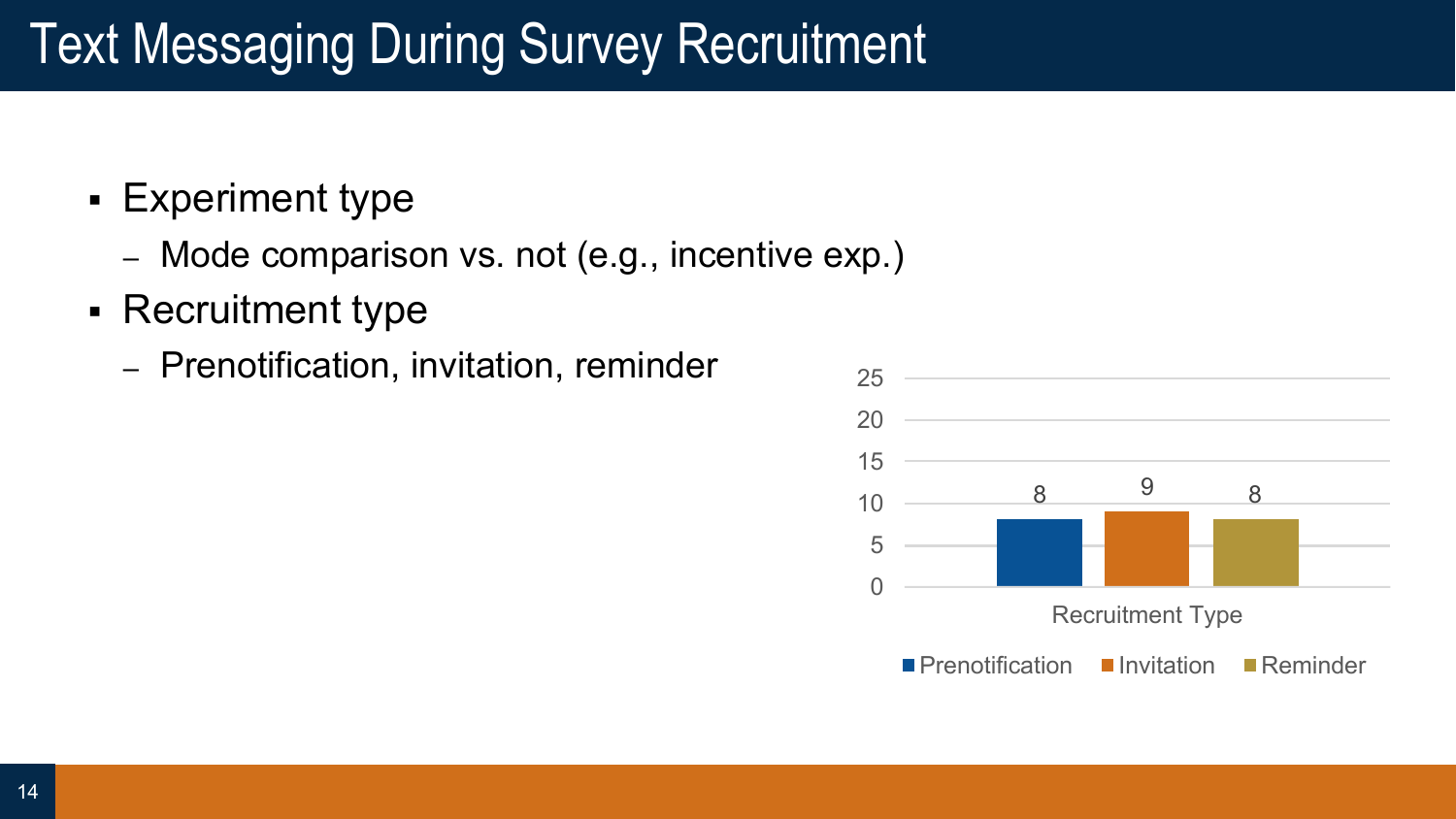- § Experiment type
	- Mode comparison vs. not (e.g., incentive exp.)
- Recruitment type
	- Prenotification, invitation, reminder
- Mode type
	- Sequential vs. concurrent

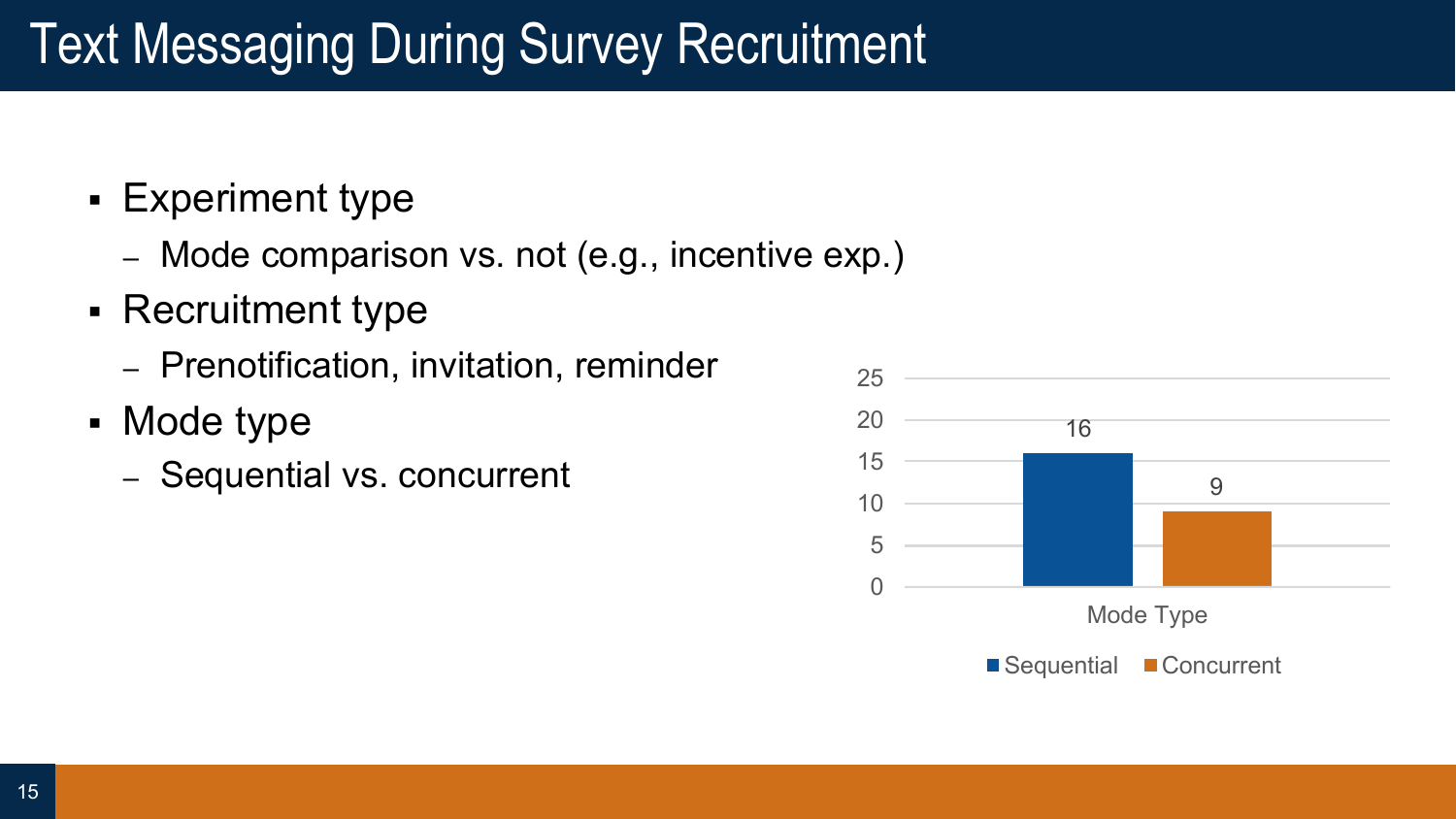- § Experiment type
	- Mode comparison vs. not (e.g., incentive exp.)
- Recruitment type
	- Prenotification, invitation, reminder
- Mode type
	- Sequential vs. concurrent
- Region
	- EU, USA, other

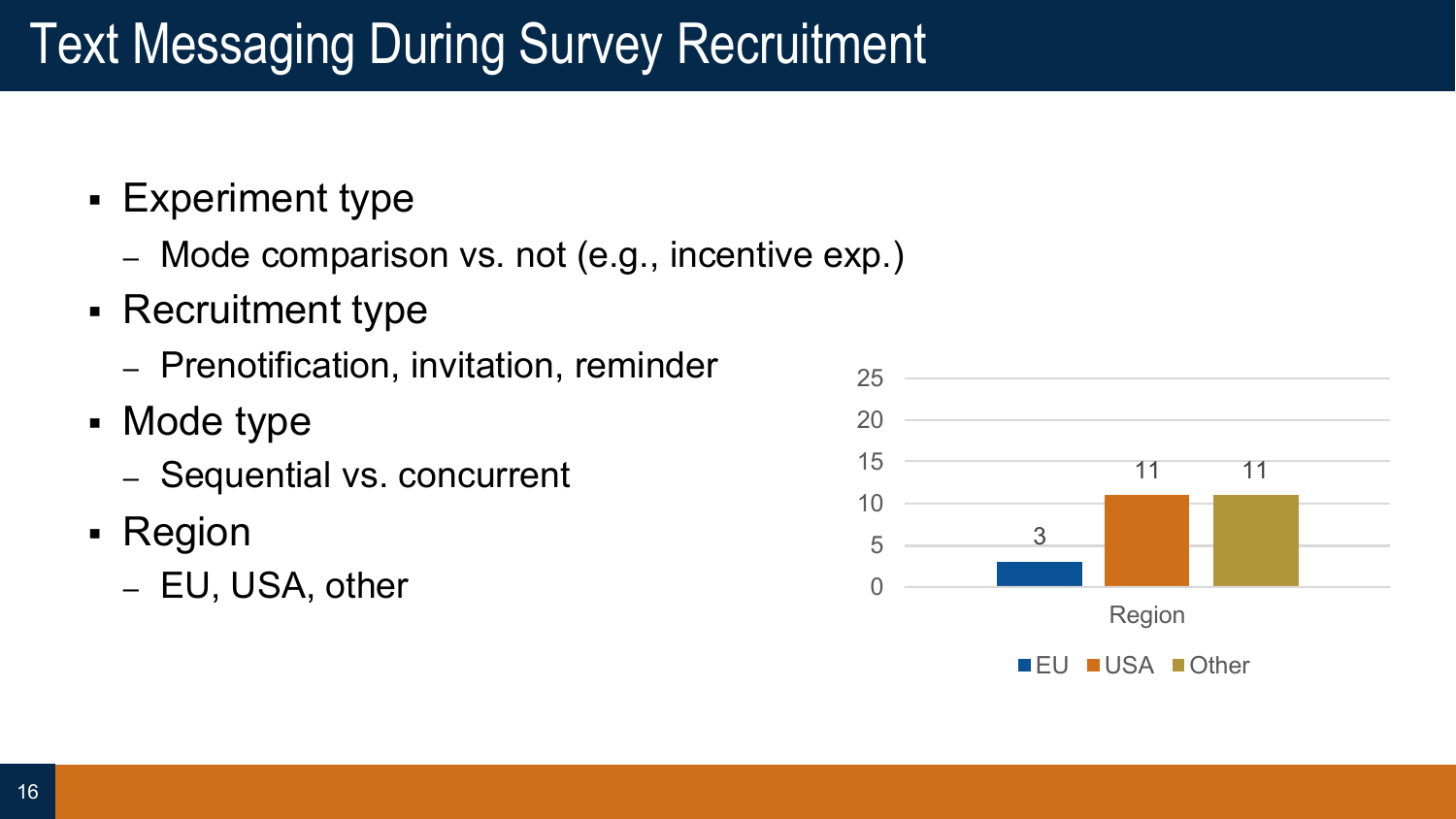### Results: Recruitment – Mode Experiments (n=20)



 $\blacksquare$  RR SMS  $\blacksquare$  RR Other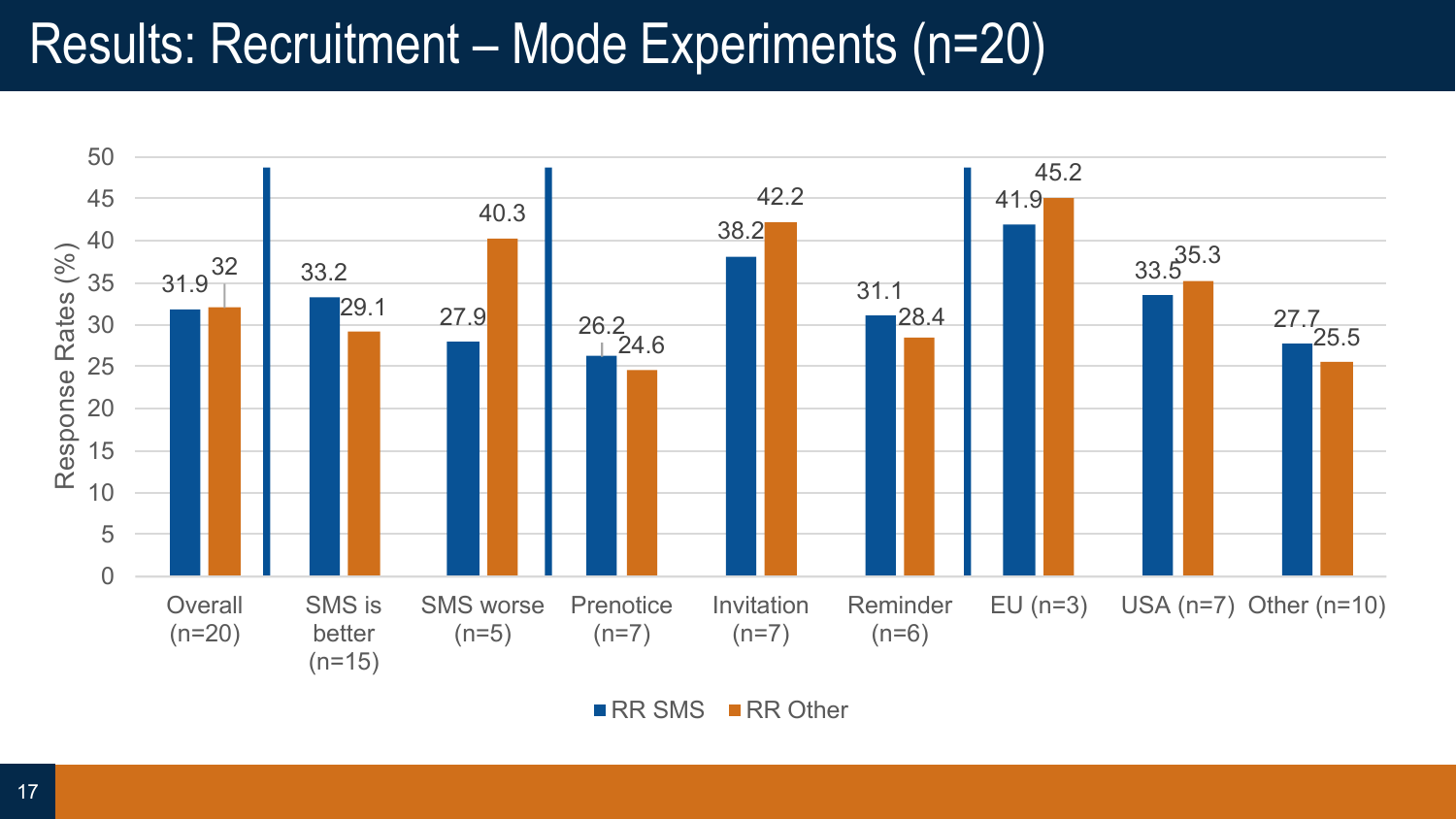### Results: Recruitment – Incentive Experiments (n=4)

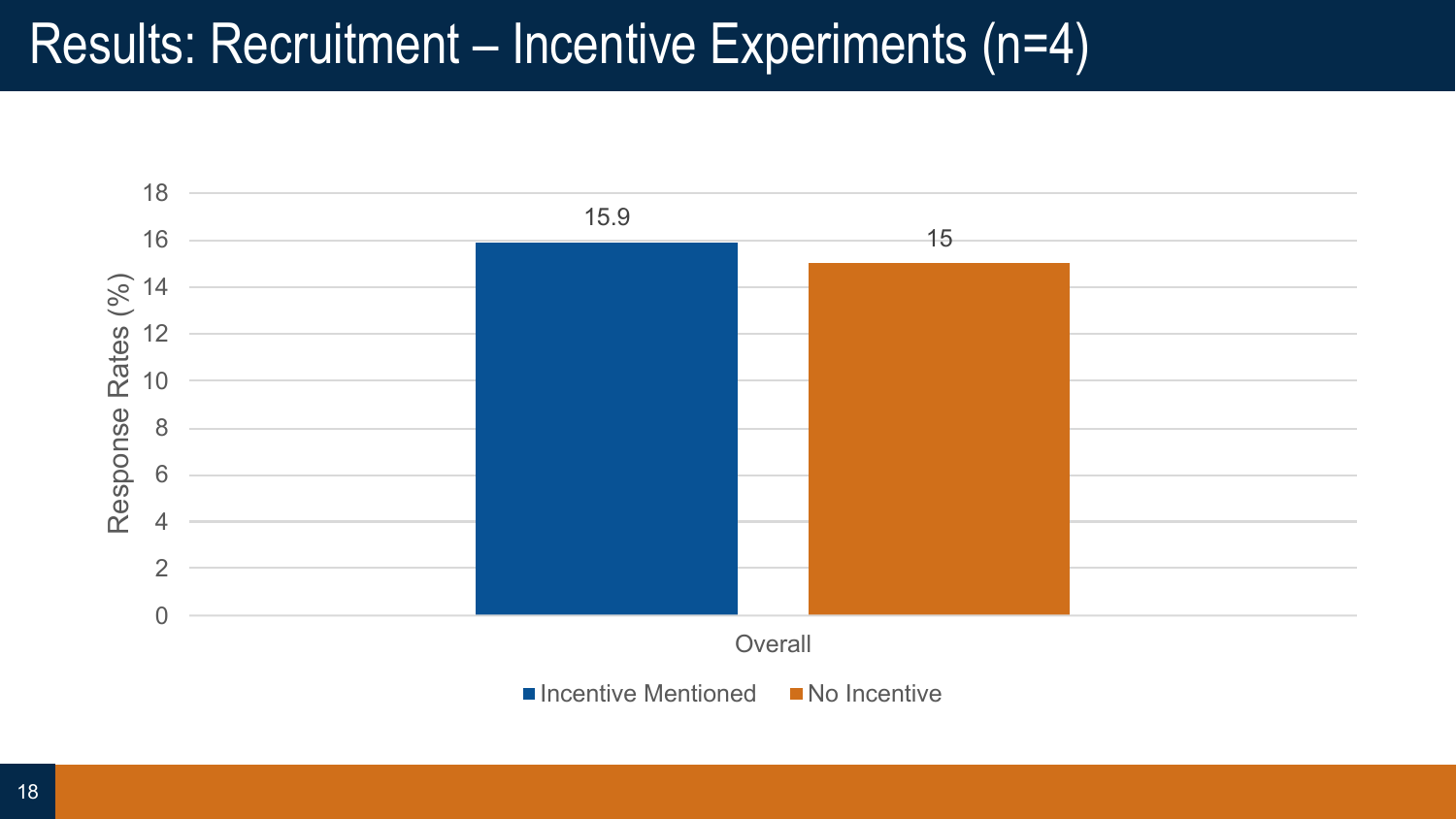Recruitment

- 1. What is the impact of (adding) text message as a recruitment mode on response rates [and nonresponse error]?
- 2. How is this relationship moderated by other survey conditions (e.g., placement of text message, sequence, incentives)?

#### Data Collection – Results

- 3. What is the impact of (adding) text message as a data collection mode on response rates, [ nonresponse error, ] and measurement error?
- 4. Which other survey conditions affect data quality obtained via SMS (e.g., type of completion: single sitting vs. modular; optimal length)?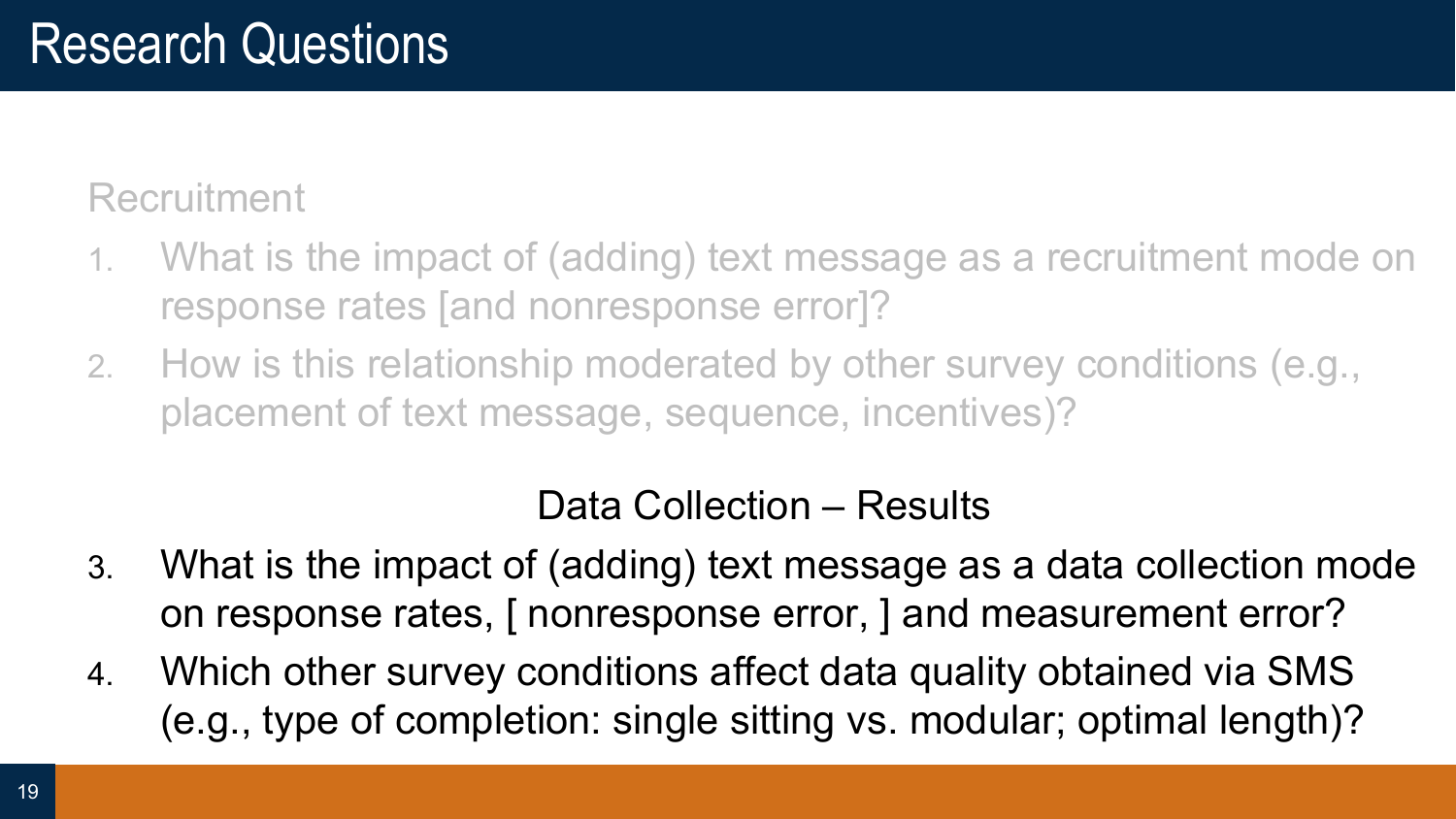#### § Experiment type

– Single vs. modular; fewer vs. more questions; response options; DC mode

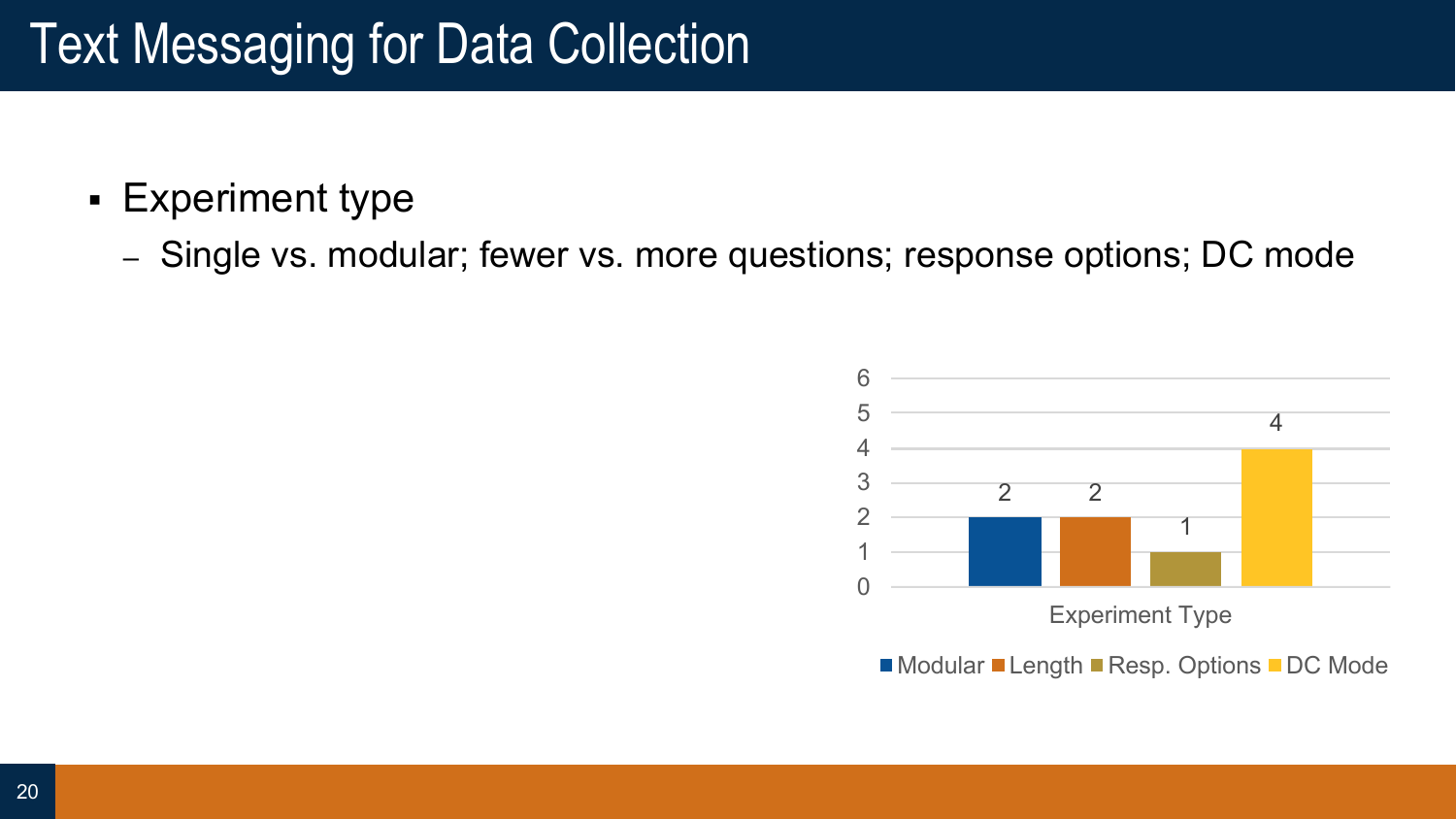- § Experiment type
	- Single vs. modular; fewer vs. more questions; response options; DC mode
- § Region
	- EU, USA, Other

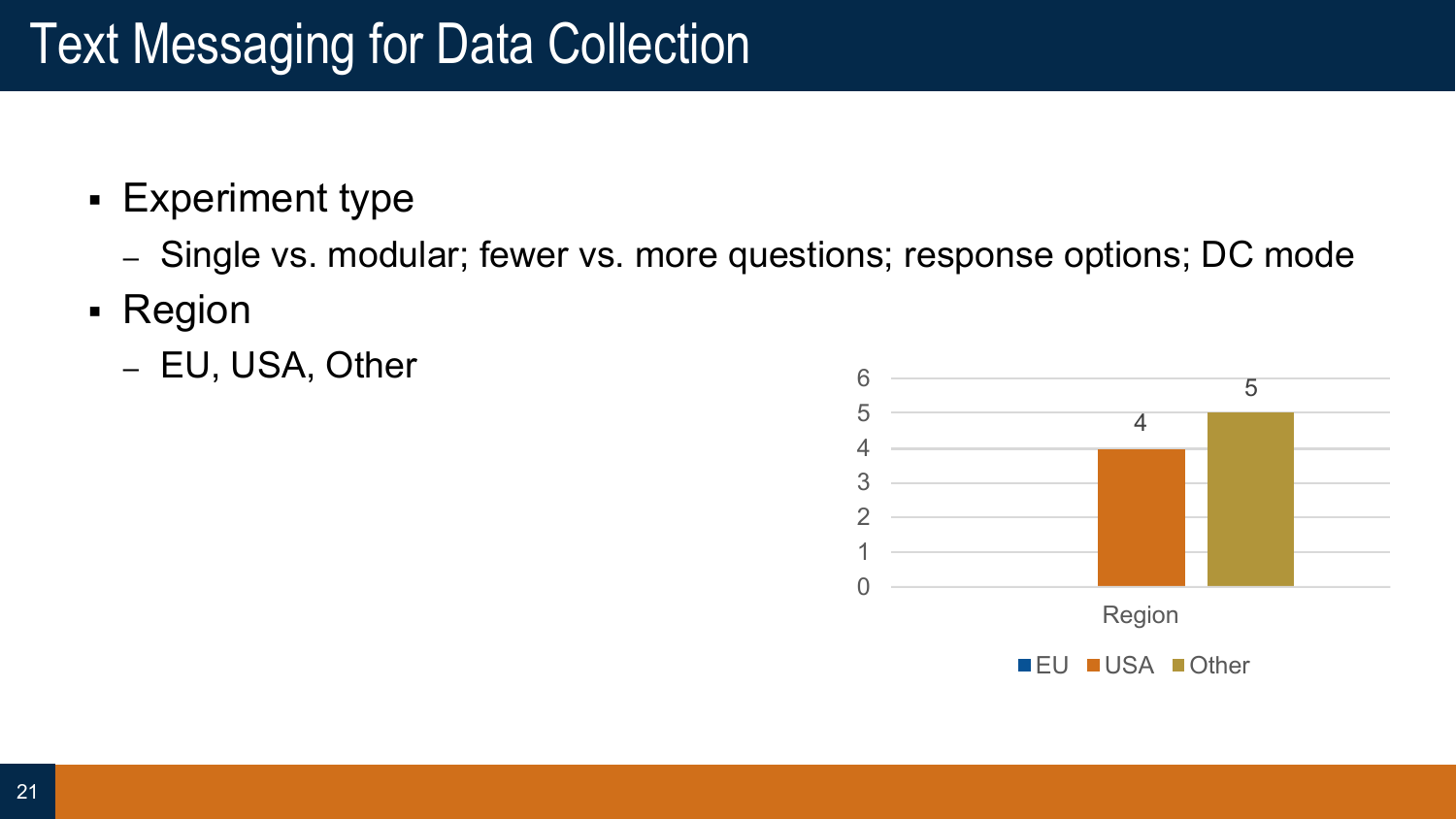### Results: Data Collection (n=2 each)



■ Yes ■ No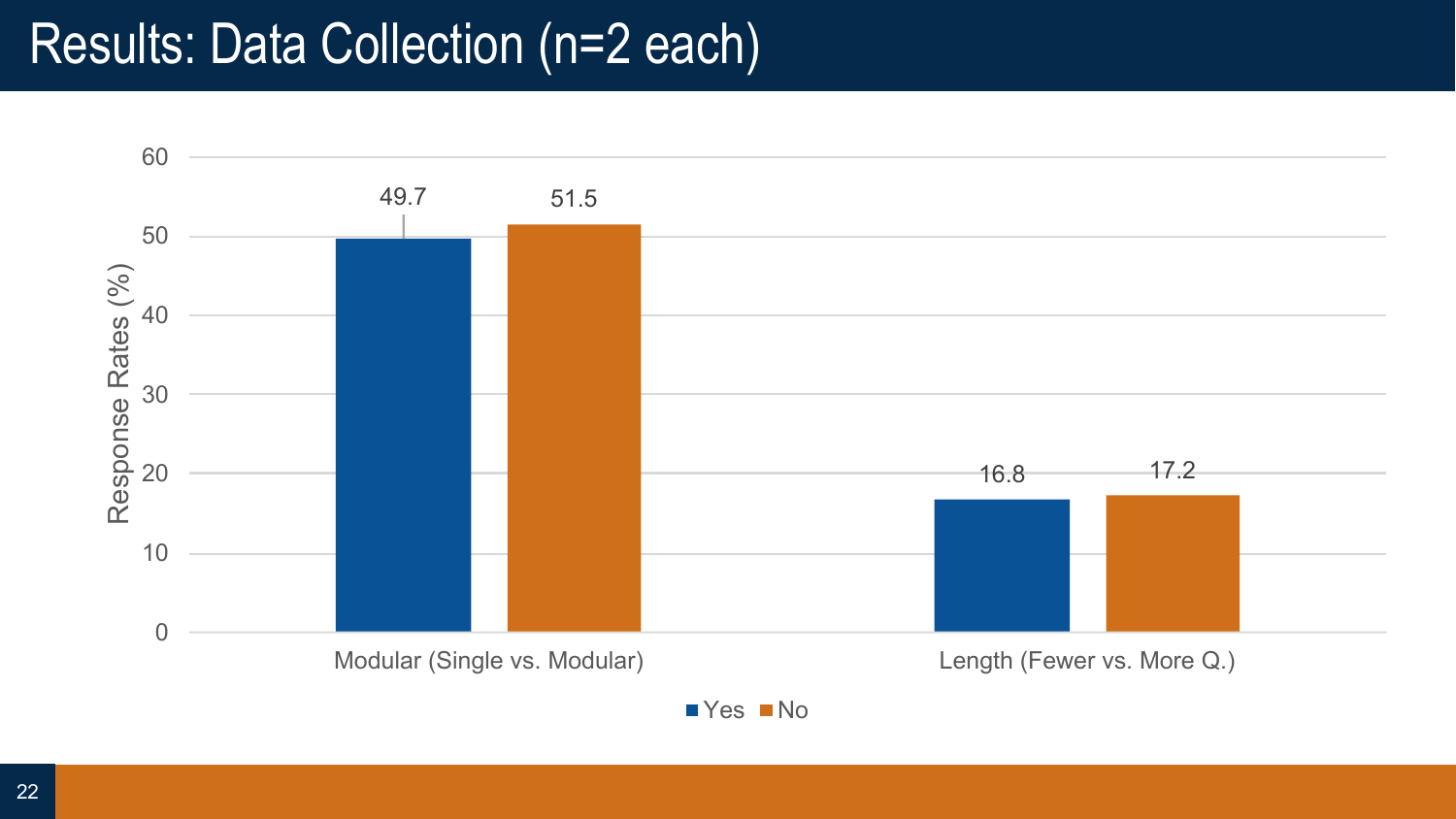### Results: Data Collection

- § Response options (n=1; Schober et al. 2014)
	- Response options: single- ("1", "2") vs. multi-character ("yes", "no")
	- Responses skewed towards fewer characters esp. in multi-character condition
- $\bullet$  DC mode (n=4)
	- Response rates:
		- Text = web < phone (Marlar et al. 2014)
		- § Text > IVR/Voice; Human > automated (Schober et al. 2015, 2019)
	- Item response rates:
		- $\blacktriangleright$  F2f to text > text to f2f (Velthoven et al. 2018)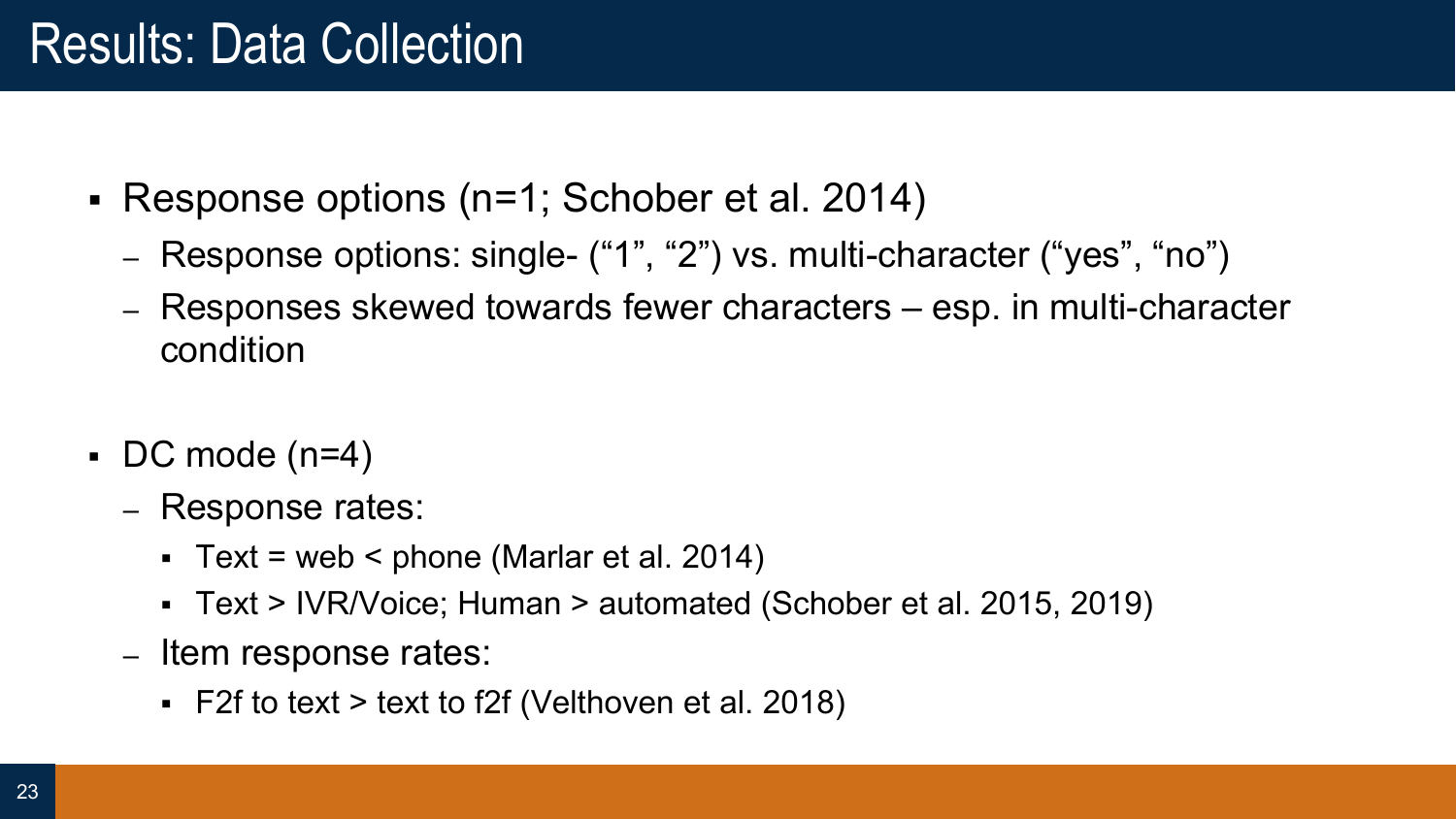### What Now? A Few Recommendations for the Use of SMS

#### We are not quite there yet!

Tentative results:

- Complementing other recruitment modes with SMS pre-notification(s) and reminder(s) increases response rates (esp. outside of Europe and the US)
- Pick your battles: 160 characters (e.g., mention incentives or web link if applicable) –> these are 86 characters
- Modular performs slightly better
- No considerable difference by number of questions (6-16 questions)
- Human interaction (e.g., social trust) enhances response rates in SMS data collection but may have adverse effects on measurement error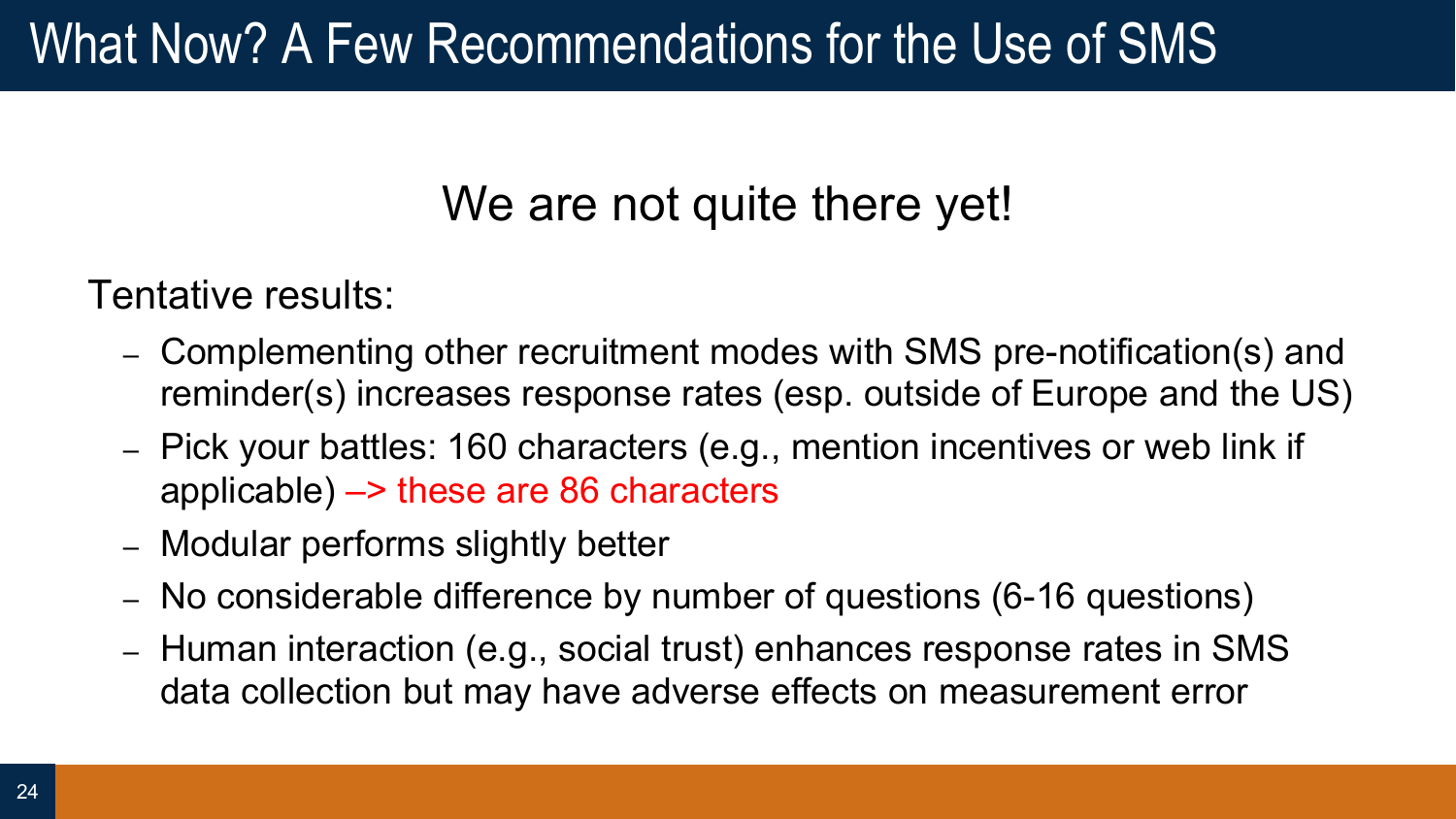#### Limitations

- Focus on recent grey literature
- § Modeling assumptions

Next Steps

- § Include Databases & Journals:
	- Ebsco Host, Jstor, Web of Science
	- § POQ, JSSAM, SRM, MDA, JOS, Survey Methodology, Soc. Methods & Res., Field Methods, Survey Practice, etc.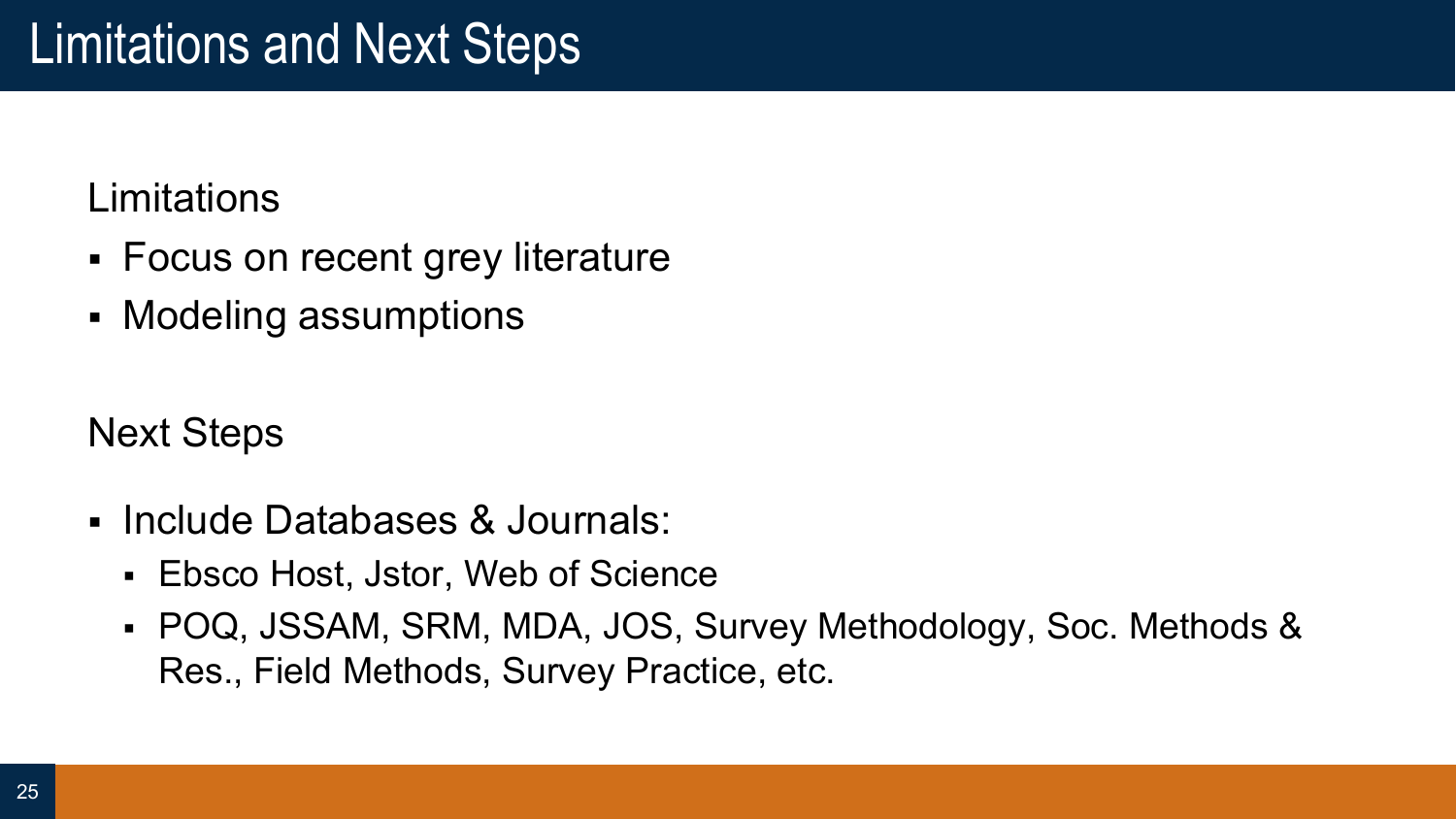- § Add Measures:
	- § Representativeness, efficiency, samples size, sample type, longitudinal/cross-sectional, sponsorship, number of questions asked, breakoffs, measurement error indicators, etc.
	- Address confounding
	- Address differential rules and regulations (proxy region)
- Improve Modeling:
	- § Use of random-effect meta-analytic models
	- Interaction of measures
	- Interaction of error sources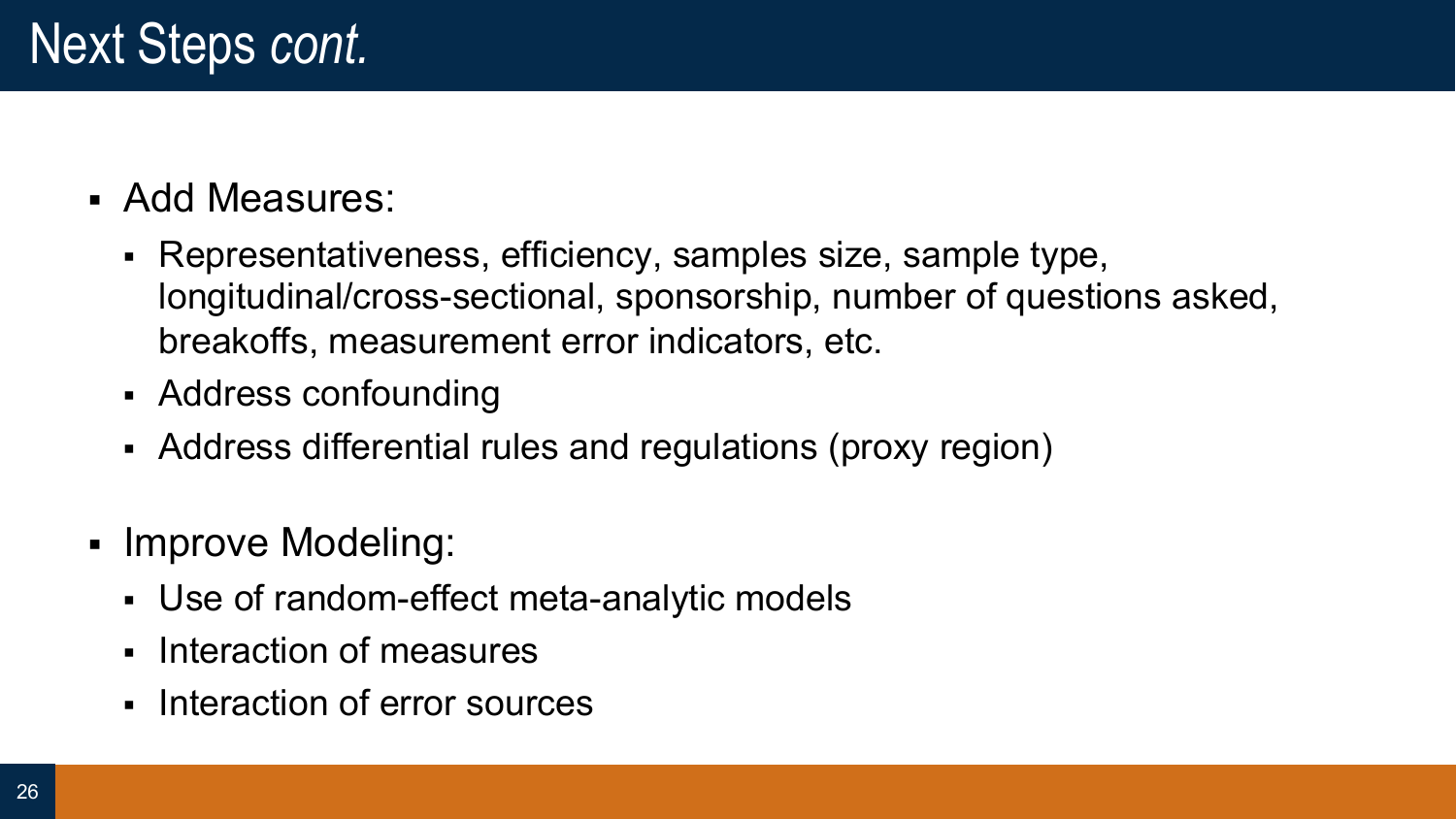

Antje Kirchner, PhD; akirchner@rti.org

Ipek Bilgen, PhD; bilgen-ipek@norc.org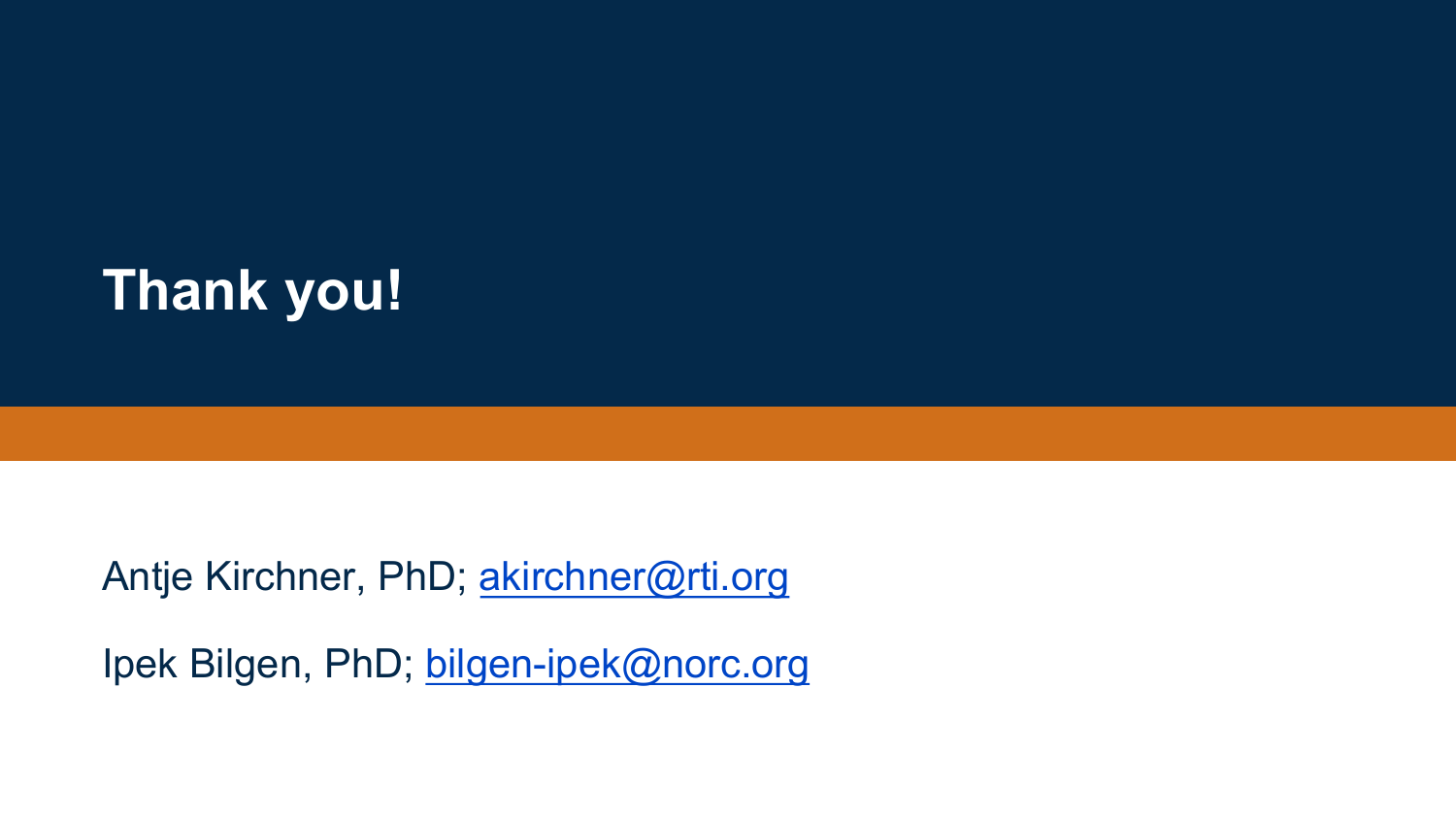- 1. Amaya, A., Lau, C., Owusu-Amoah, Y. & J. Light. 2018. Evaluation of gaining cooperation methods for ivr surveys in low- and middle-income countries. Survey Methods: Insights from the Field. Retrieved from https://surveyinsights.org/?p=10051
- 2. Amaya, A., Vanicek, J., Stern, M., Black, C. & C. Knighton. 2014. Text message follow-up for cell-phone respondents to a national survey. Paper presented at the 69<sup>th</sup> Annual Conference of the American Association for Public Opinion Research.
- 3. DuBray, P. 2013. Use of smart phones/text messaging to increase response rates. Paper presented at the 68<sup>th</sup> Annual Conference of the American Association for Public Opinion Research.
- 4. Crawford, S.D., McClain, C.A., O'Brien, S., & T.F. Nelson. 2013. Examining the feasibility of SMS as a contact mode for a college student survey. Paper presented at the 68<sup>th</sup> Annual Conference of the American Association for Public Opinion Research.
- 5. Emde, M. & M. Fuchs. 2013. Response rate and nonresponse in a web surveys when using text message invitations: Result of an experiment with traditional e-mail invitations. Paper presented at the 5<sup>th</sup> Conference of the European Survey Research Association.
- 6. Haas, H., Keusch, F. & F. Kreuter. 2018. Comparing single-sitting versus modular text message surveys in Egypt. Paper presented at the 73rd Annual Conference of the American Association for Public Opinion Research.
- 7. Lau, C.Q., Lombaard, A., Baker, M., Eyerman, J., & L. Thalji. 2018. How representative are SMS surveys in Africa? Experimental evidence from four countries. International Journal of Public Opinion Research, 31(2): 309-330.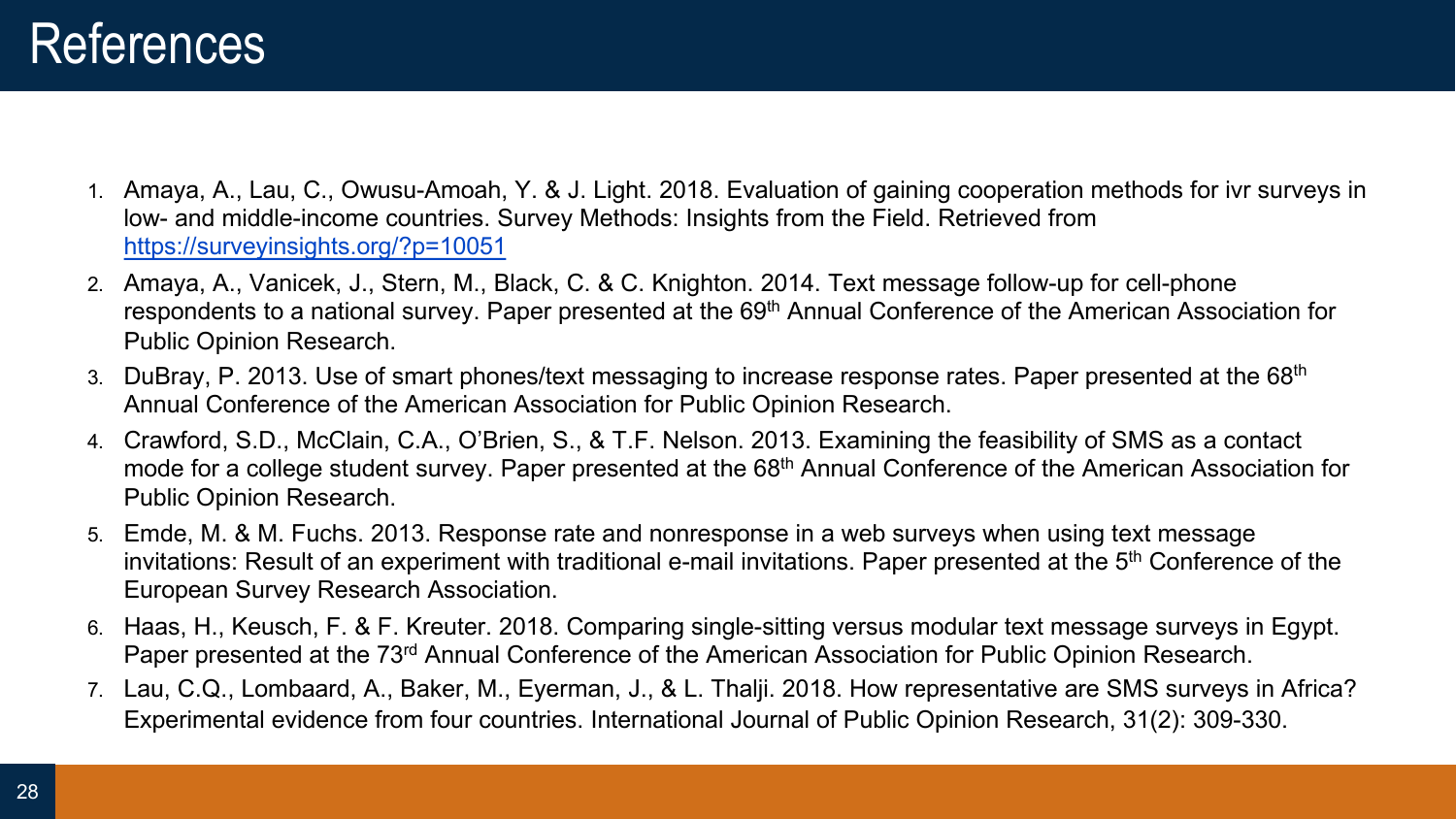- 8. Marlar, J., McGeeney, K., & M. Chattopadhyay. 2014. May we text you a question? An experiment using text messages for survey research. Paper presented at the 69<sup>th</sup> Annual Conference of the American Association for Public Opinion Research.
- 9. Mavletova, A., & Couper, M. P. (2014). Mobile web survey design: scrolling versus paging, SMS versus e-mail invitations. Journal of Survey Statistics and Methodology, 2(4), 498-518.
- 10. Pennay, D.W., Borg, K. & P.J. Lavrakas. 2016. Experimenting with advance text messages for increasing response rates and improving calling efficiency in two Australian RDD mobile frame health surveys. Paper presented at the 66th Annual Conference of the World Association of Public Opinion Research.
- 11. Phillips, B. & S. Compton. 2019. Text messages and reminder calls in student and alumni web surveys. Paper presented at the 74<sup>th</sup> Annual Conference of the American Association for Public Opinion Research.
- 12. Sala, E., Respi, C. & A. Decataldo. 2015. The use of text messages in a web-survey. The case of a survey of Italian graduates. Paper presented at the 6<sup>th</sup> Conference of the European Survey Research Association.
- 13. Schober, M., Conrad, F., Antoun, C., Bowers, A.W., Hupp, A.L., & H.Y, Yan. 2019. Interacting with interviewers in voice and text interviews on smartphones. Paper presented at the Interviewers and Their Effects from a Total Survey Error Perspective workshop.
- 14. Schober, M.F., Conrad, F.G., Yan, H. & M.G. Sauvage-Mar. 2014. Effort and sensitivity effects in mobile text messaging interviews. Paper presented at the 69<sup>th</sup> Annual Conference of the American Association for Public Opinion Research.